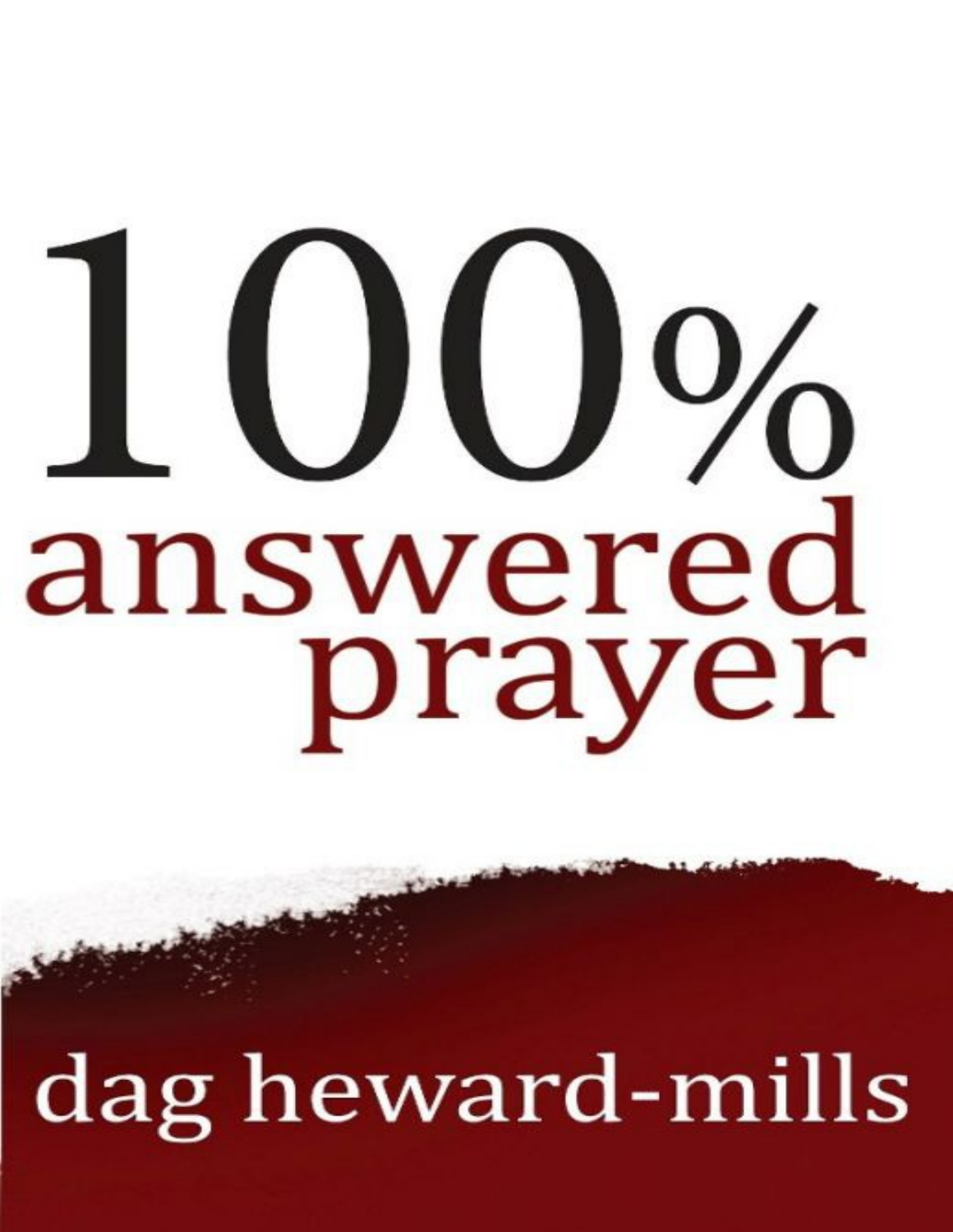#### **100% Answered Prayer**

#### By **Dag Heward-Mills** \* \* \* \* \*

Copyright 2000 Dag Heward-Mills Published By Dag Heward-Mills on Smashwords Unless otherwise stated, all Scripture quotations are taken from the King James Version of the Bible. E mail Dag Heward-Mills : info@daghewardmillsbooks.org evangelist@daghewardmills.org Find out more about Dag Heward-Mills at:

> <http://www.daghewardmills.org/> <http://www.daghewardmills.org/lci/> <http://www.daghewardmills.org/healingjesuscrusade/>

#### **Smashwords Edition, License Notes**

This ebook is licensed for your personal enjoyment only. This ebook may not be re-sold or given away to other people. If you would like to share this book with another person, please purchase an additional copy for each recipient. If you're reading this book and did not purchase it, or it was not purchased for your use only, then please return to Smashwords.com and purchase your own copy. Thank you for respecting the hard work of this author.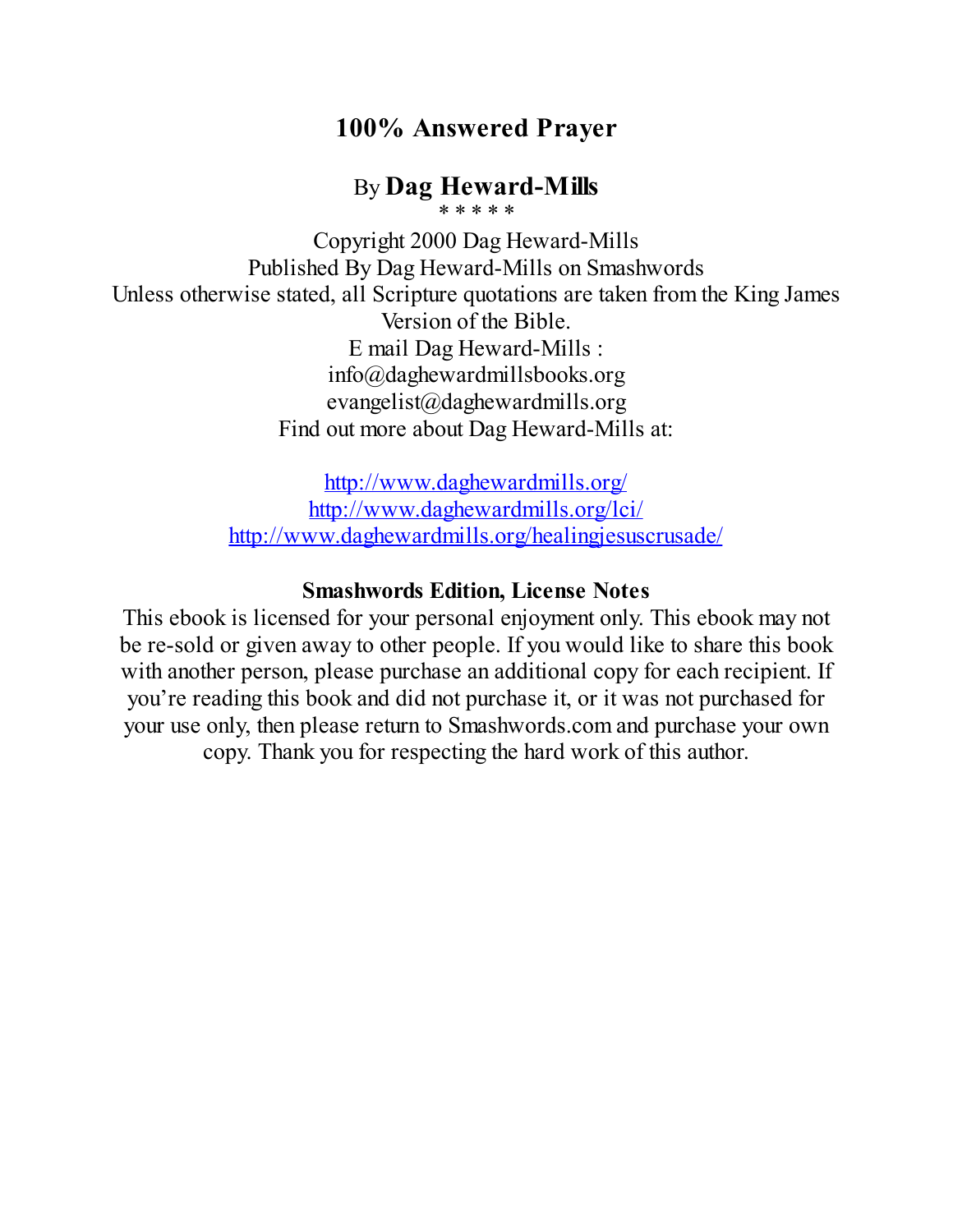#### *Contents*

Chapter 1.-You Can Have 100% [Answered](#page-3-0) Prayer Chapter 2.-Praying to the Father Chapter 3.-Abiding, Obeying and Bearing Fruit Chapter 4.-The Failure-Proof Keys: Faith and Persistence Chapter 5.-Praying Amiss Chapter 6.-All Kinds of Prayer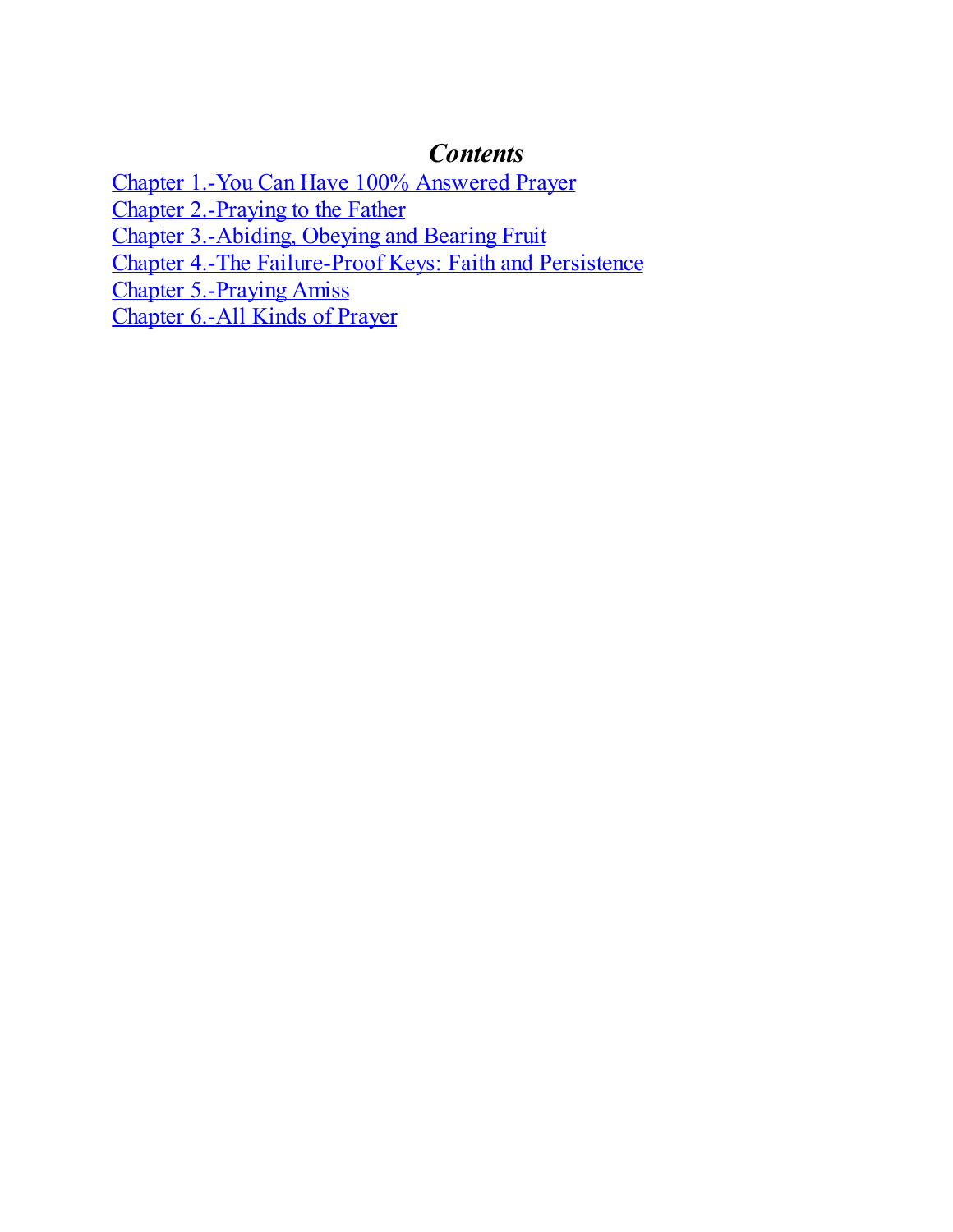# **You Can Have 100% Answered Prayer**

<span id="page-3-0"></span>Prayer is a privilege that God has given to His children. We can talk to our heavenly Father directly and receive answers. I realize from the attitudes of many Christians that they do not believe that God really answers prayer. But why pray if you will not get results? I believe that you can have one hundred per cent results every time you pray.

Why pray if you will not receive an answer? Many people take prayer to be some kind of religious routine they must perform. God's Word guarantees us a hundred per cent results every time we pray. If you look closely at the Scriptures which speak about prayer, you will discover that Jesus did not say that we might possibly *(perhaps, maybe, in the sweet by and by, all things being equal*) get an answer to our prayers. He said that we would get an answer.

I wrote this book for you! I want you to receive one hundred per cent results every time you pray. If it is real, it is real! If it is not real, it is not real! If God exists, then He *can* answer your prayer.

Is God alive? Is He real? Can He hear? Is He deaf? I am sure you know the answers to these questions. God is alive and well and He wants to bless you. If my God were a piece of wood or a stone, I would not serve Him. We do not worship the sun, the moon or the rivers. We worship a Living God who has power to save and to deliver.

Elijah once challenged the false prophets of Baal. He told them, "There is no use in serving a god who is not available. Our God is either alive or He is dead."

**…Elijah mocked them, and said, Cry aloud: for he is a god; either he is talking or he is pursuing** [using the bathroom!], **or he is in a journey, or peradventure he sleepeth, and must be awaked.**

**1 Kings 18:27**

## **The god Did Not Speak!**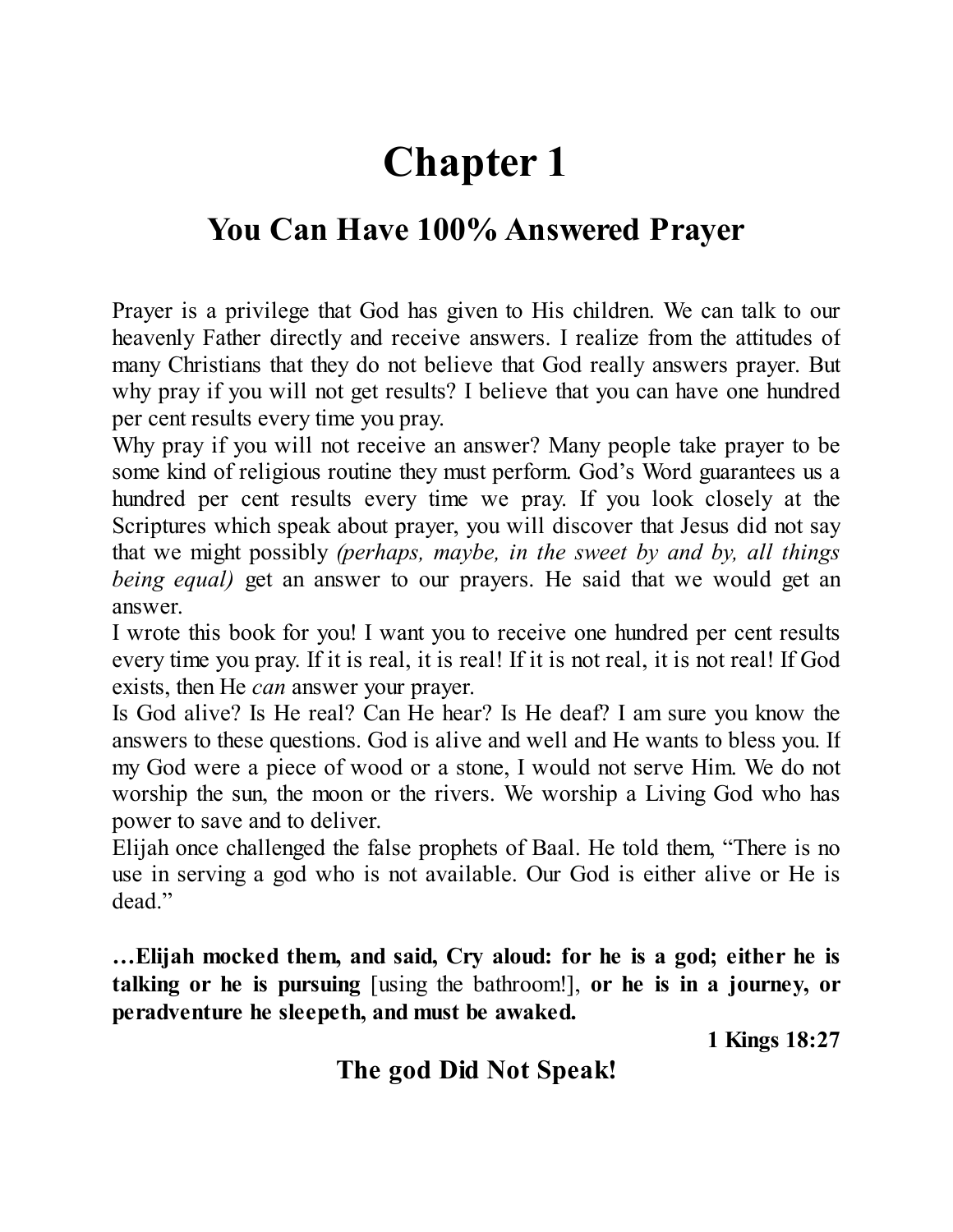Some years ago, a friend of mine went to a city about a hundred kilometers outside of Accra. He was accompanying his parents to their hometown. Whilst in the town he had the urge to urinate. Unfortunately, there was no appropriate toilet around so he went into an open space to relieve himself. As he was urinating, he heard screams and shouts from behind. Since he was already in the process, he had to finish. Then he turned round to face the anger of some local residents.

"What are you doing?" they exclaimed. "How can you do this?"

They went on, "You are urinating on our *god*!! Don't you know that the stone on which you are urinating is a *god*?"

This young man apologized profusely but there was nothing he could do about it. He had already bathed their god in his urine! When I heard this story I thought to myself, "If you are a god, can you not say anything when people urinate on you? Can you not protest at the first sprinkle of urine?" If you are a god, at least say something when someone urinates on you!

What am I trying to say? If God is alive, then He must be able to respond to you. He has given us His Word and He has promised to answer our prayers every time.

#### **He shall call upon me, and I will answer him.**

#### **Psalm 91:15**

#### **Then shalt thou call, and the Lord shall answer…**

#### **Isaiah 58:9**

These Scriptures tell us that God *will* answer us. God *shall* answer! How much more definite can it be? Either the Bible is true or it is not true. Either you believe it or you do not! Jesus said,

#### **And I say unto you, Ask, and it** *shall* **be given you; seek, and ye** *shall* **find; knock, and it** *shall* **be opened unto you.**

#### **Luke 11:9**

There is no word that expresses a stronger assertion than the word *shall*. I see God answering your prayers right now! By the time you finish reading this book, you will experience 100% answers to all your prayers.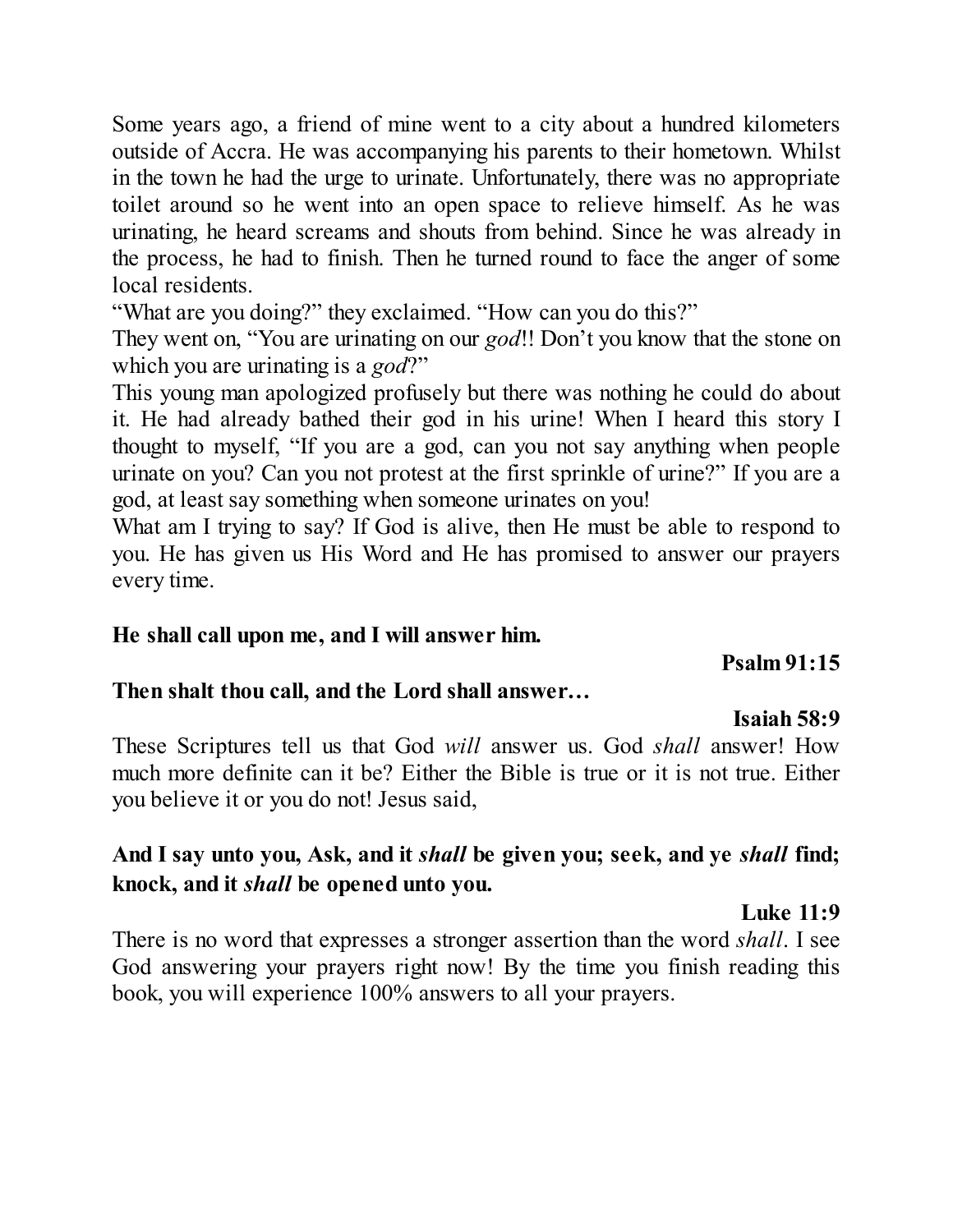# **Praying to the Father**

**And in that day ye shall ask me nothing. Verily, verily, I say unto you, Whatsoever ye shall ask the Father in my name he will give it you. Hitherto have ye asked nothing in my name: ask, and ye shall receive, that your joy may be full.**

**John 16:23,24**

#### **The first step to one hundred per cent answered prayer is to learn to pray yourself.**

Jesus taught us to pray to our heavenly Father. Many people do not know how to pray themselves. They want somebody else to pray for them. They ask the pastor to pray for them. They kneel down before prophets and request special prayers. *There is nothing wrong with being prayed for. But God wants you to learn how to pray for yourself!*

There are some pastors who entrust themselves to prayer warriors. They depend on other people to pray for them. I cannot entrust something as important as prayer to other people. I pray for myself. I consider the prayer support of friends and prayer warriors as an extra bonus. If it happens – fine! If it does not happen – fine! I am not depending on it anyway!

Your Christian life should not depend on another person's prayers. Jesus said, "You ask the Father." *You* are supposed to be able to pray yourself. Remember that the prayers of a righteous man avail much (James 5:16). You are the righteousness of God in Christ (2 Corinthians 5:21). You are righteous! You are righteous enough to get results for your prayers! Start praying for yourself now! Do not depend on your pastor. He may be snoring when you think he is praying for you!

## **The next vital step to receiving one hundred per cent answered prayer is to pray to the Father.**

**And in that day ye shall ask me nothing…**

#### **John 16:23**

Jesus said that in that day we will not ask *Him* for anything. What day is *that* day? Jesus was talking about the period when He would no longer be with the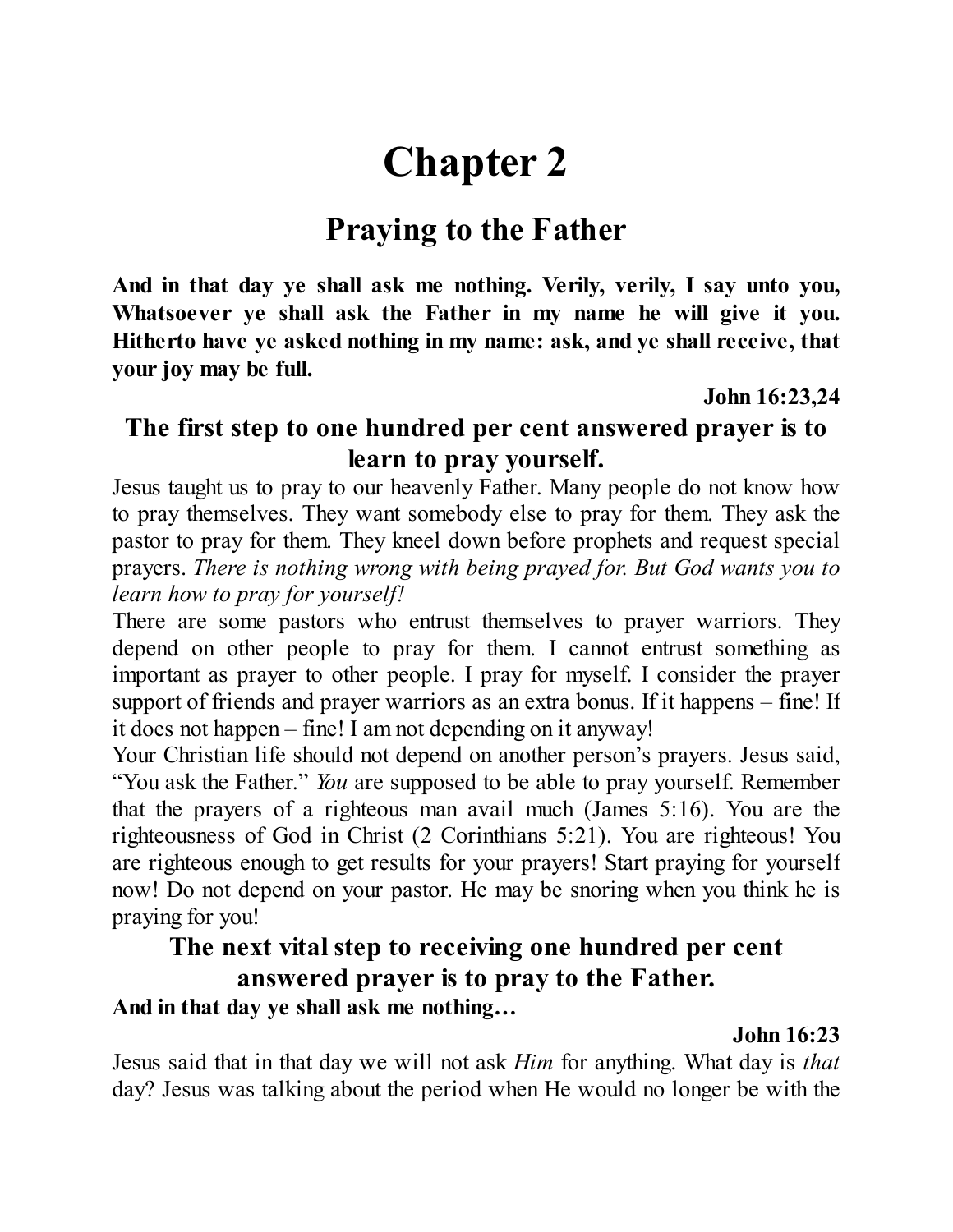disciples. In that day, Jesus would not expect anyone to pray to Him directly. Jesus was directing us to pray to the heavenly Father Himself. Is there any difference between praying to Jesus and praying to the heavenly Father? There must be, otherwise Jesus would not have told us what He did!

If you want one hundred per cent results, do what Jesus said you should do. Begin your prayer by saying, "Our Father," "Heavenly Father," "Dear Father," or "Father which art in heaven," etc. You will begin to experience better results.

## **Do Not Pray to a Handmaid**

Some people pray to Mary. This is unfortunate! I used to attend a church that prayed to Mary. In fact, I myself prayed to Mary almost every day. I think that our holy mother Mary must be wondering why people are praying to her. I am sure she asks herself, *"What can I do for these people? I am a mere mortal like any one of them."* Mary herself said that she was a mere servant of the Lord.

#### **And Mary said, Behold the handmaid of the Lord; be it unto me according to thy word.**

#### **Luke 1:38**

Why would you pray to a handmaid? Jesus did not teach us to pray to His mother. He taught us to pray to His Father. There is a big difference! I can understand how our holy mother Mary is respected for the role she played in bringing Jesus to this world. **She was a great woman and a very special vessel. I truly respect and admire her. But I cannot pray to her.** I do not believe that she can do anything for me now. I will pray to my Heavenly Father and I will receive a hundred per cent results, in the name of Jesus.

#### **The third vital step to receiving a hundred per cent answered prayer is to use the name of Jesus.**

Unfortunately, many people use the name of Jesus as an exclamation or a swear word. This has caused Christians to lose respect for the power in the name of Jesus. I announce to you that there is power in the name of Jesus! Your heavenly Father will respond when He hears the name of Jesus.

#### …**Verily, verily, I say unto you, Whatsoever ye shall ask the Father in my name he will give it you.**

#### **John 16:23**

In my church, there are people who try to use my name to get certain things done. They know that the mention of my name in our setup will lead to rapid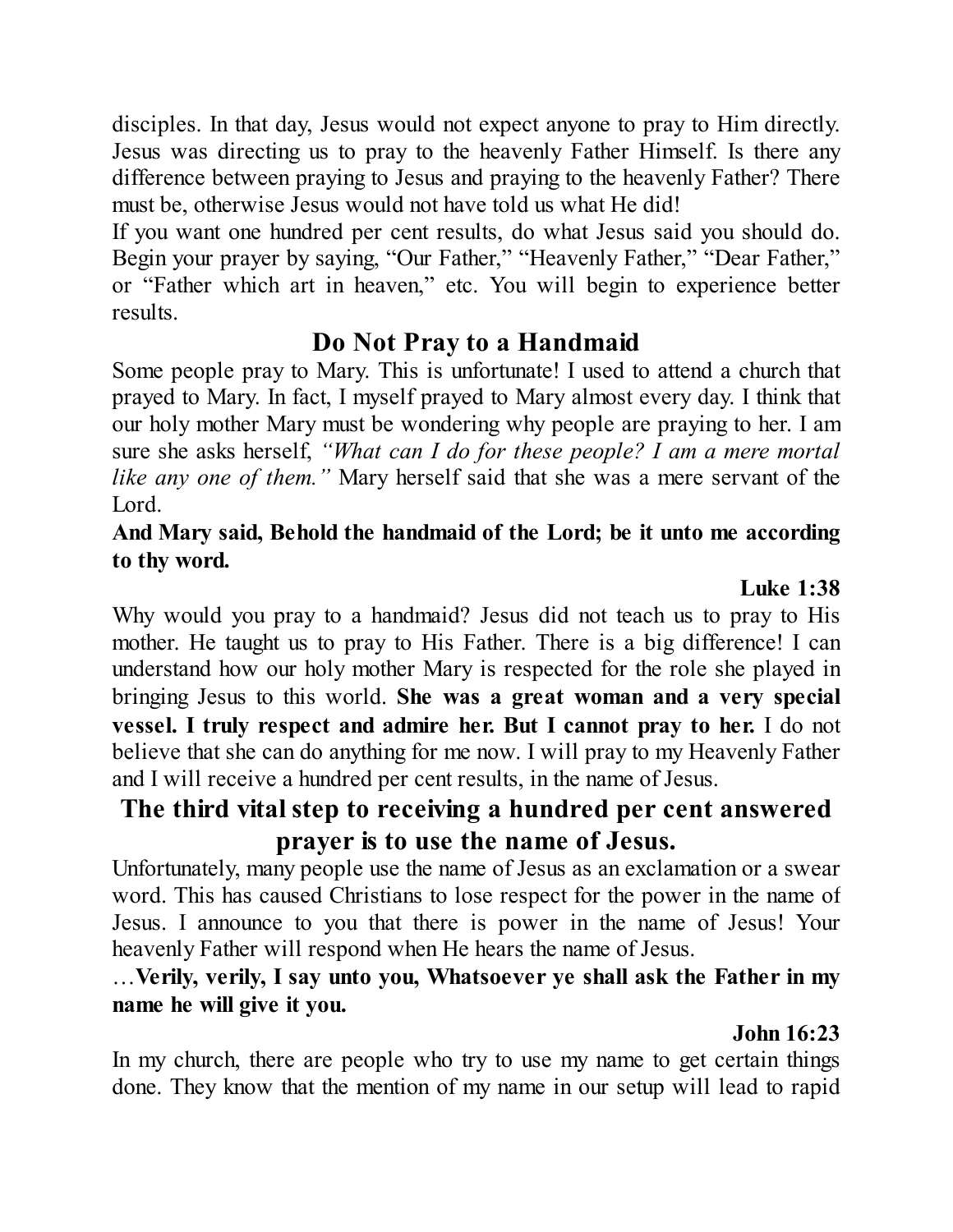results. I have often heard it said, "Bishop said, 'so and so'." Why do people engage in name dropping? It is because names have power.

The use of a name leads to rapid results. At the name of Jesus, every knee shall bow. Demons respond to the name of Jesus. Sickness responds to the name of Jesus. Satan will bow to the name of Jesus. There is power in that name. In the Book of Acts, we see how the name of Jesus healed a man.

**Be it known unto you all, and to all the people of Israel, that by the name of Jesus…doth this man stand here before you whole.**

#### **Acts 4:10**

**But it is not only bad things which respond to the name of Jesus**. *Our heavenly Father Himself responds to the name of Jesus.* Jesus told us to use the "name of Jesus" to get responses from the Father. Jesus told us to use His name to get results in prayer. From today, whenever you pray, use the name of Jesus. Not only as a ritual, but as a vital key to receiving your blessings from Heaven.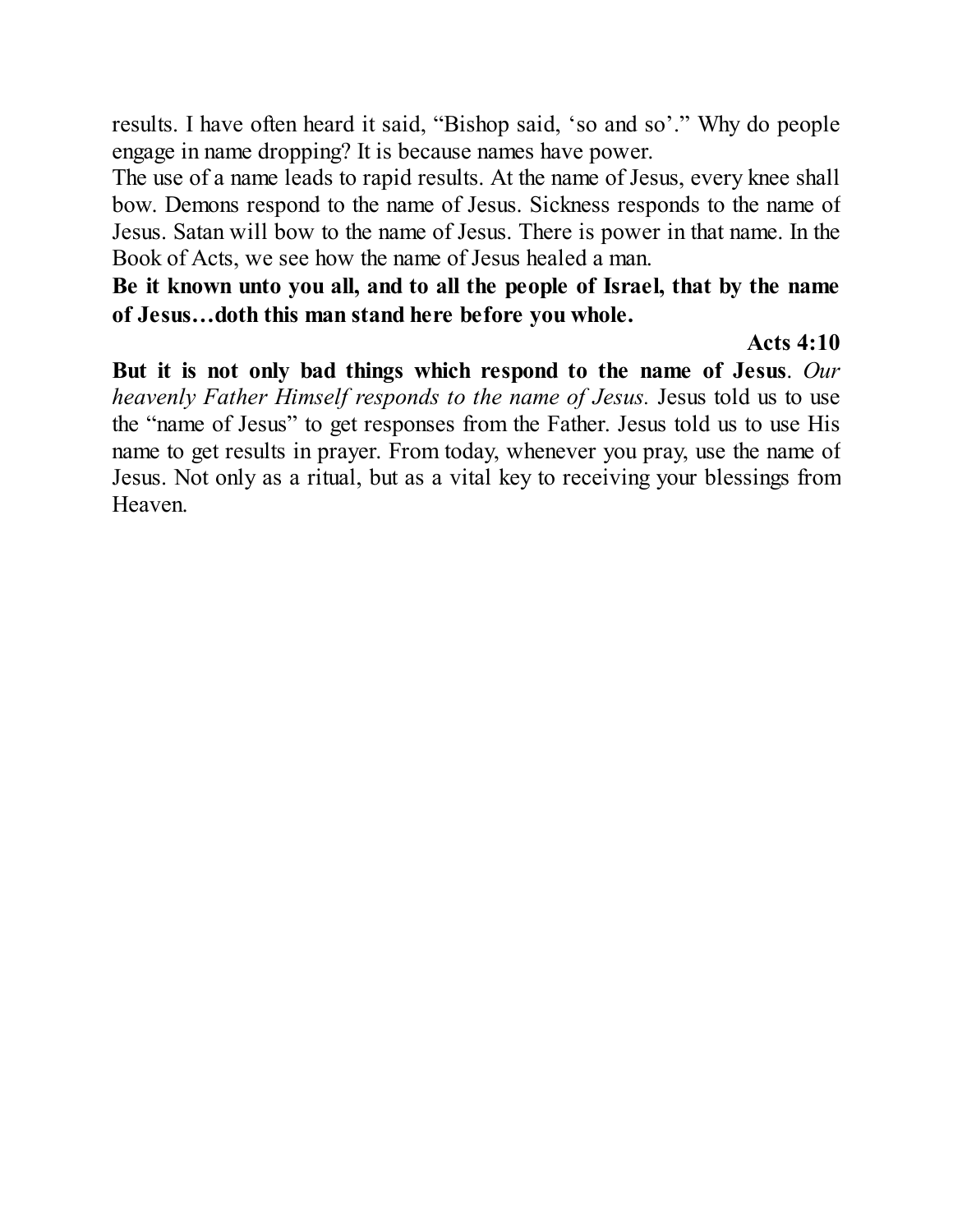# **Abiding, Obeying and Bearing Fruit**

**If ye abide in me and my words abide in you, ye shall ask what ye will, and it shall be done unto you.**

#### **John 15:7**

In this chapter, you will discover three other important steps to receiving hundred per cent answers to your prayers.

#### **The fourth step to receiving a hundred per cent answered prayer is to abide in Christ.**

Abiding in Christ is an important key to receiving any type of response from the Lord**. If you do not stay in the house, do not expect God to answer any of your prayers.** A hundred per cent answered prayer is for people who stay in Christ and in His church. When you wander away from God, you become like the prodigal son. You are far from your Father. The prodigal son did not stay in the house.

He moved out and lived in a far country. He fellowshipped with harlots and ate with pigs. The only help he could get was from pigs! So he "asked the pigs" for some of their food. The "pigs" had compassion on the prodigal son so they gave him some of their food. Even if his father had wanted to give him food, there was no way he could have. He was simply out of the reach of his father. The prodigal son ended up in the custody of a man who put him to work with swine.

When you do not stay in the house, you will end up with the pigs. Perhaps as you read this book, you realize that being far from God has not helped you. It is time to come back home. Staying in fellowship is an important key to receiving the blessings of the Lord.

**But if we walk in the light, as he is in the light, we have fellowship one with another…**

#### **1 John 1:7**

There are some people who think they can be good Christians without going to church. You are deceiving yourself! If you are walking in the light, you will have fellowship with others who are in the light. That is what this scripture is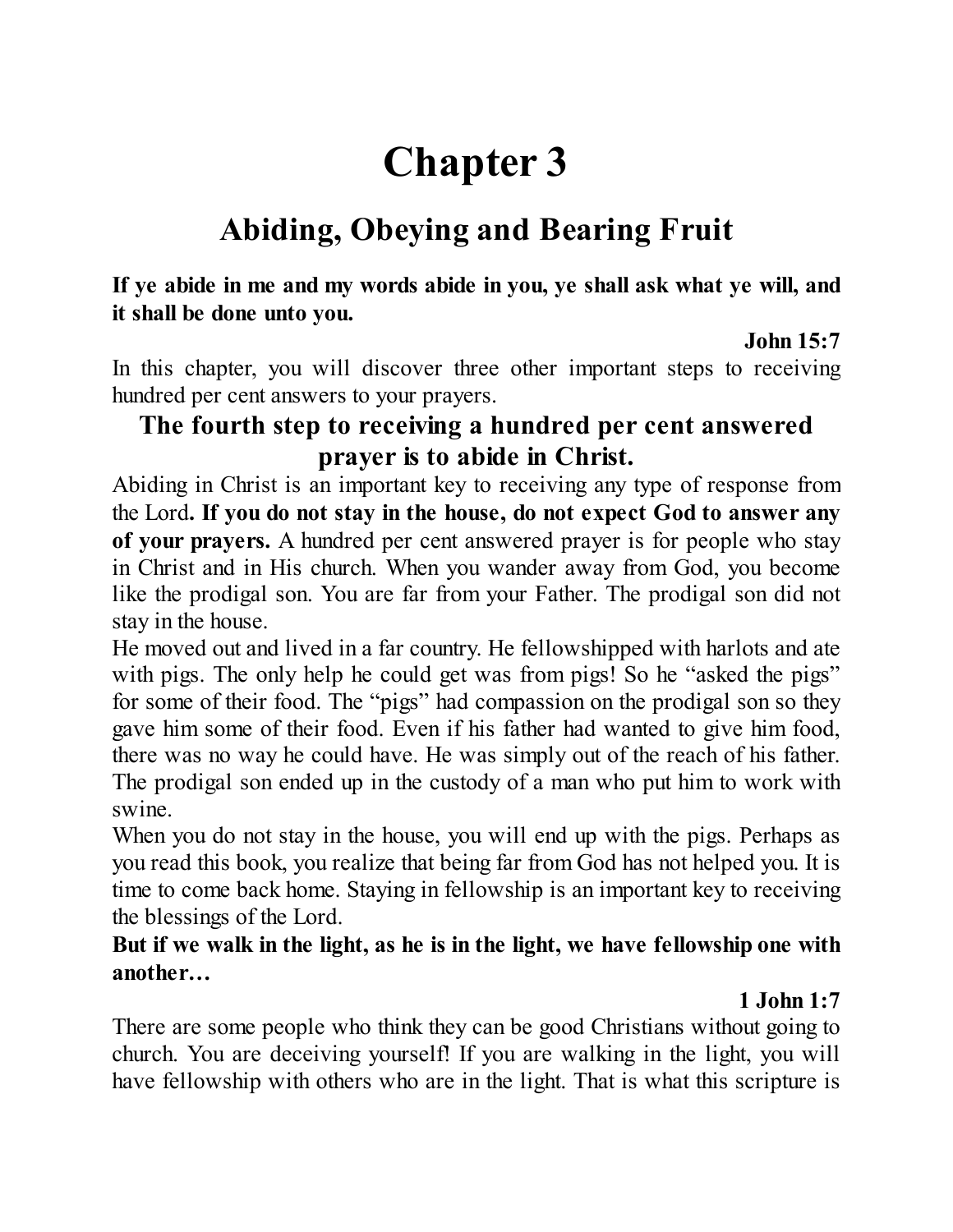telling you. Are you in the darkness or in the light? If you are in the light you will go to church and fellowship with other Christians.

#### **The next vital step is to let the Word of God abide in you.**

It is important for God's Word to be in you. God does not do anything outside His Word.

God's Word will direct you in your relationship with Him. God's Word directs you in prayer. God does not answer foolish prayers, neither does He do things against His Word. If you want to get hundred per cent answers to your prayers, stay in the Word.

**Order my steps in thy word: and let not any iniquity have dominion over me.**

#### **Psalm 119:133**

#### **The next step is to obey the Lord.**

#### **And whatsoever we ask, we receive of him, because we keep his commandments, and do those things that are pleasing in his sight.**

#### **1 John 3:22**

This Scripture is very clear. God answers the prayers of people who obey him. If you are living a life of disobedience, God will not honor your prayers. If you had a disobedient son who did not please you, would you just give him anything he asked for? Certainly not! Neither does your heavenly Father answer the prayers of disobedient children. If God has called you to the ministry, just obey! Your obedience opens the door for answers to your prayers.

#### **The seventh step to receiving answers to your prayer is to be a fruit bearing Christian**

**Ye have not chosen me but I have chosen you, and ordained you, that ye should go and bring forth fruit, and that your fruit should remain: that whatsoever ye shall ask of the Father in my name, he may give it you.**

#### **John 15:16**

I realize that many Christians do not know why they are alive. Let me tell you something right now. **If you are a born-again Christian, the only reason why you are being kept alive is so that you can bear fruit.** After all, Heaven is guaranteed.

You have a place in heaven after you are born again. What else do you need? Earthly treasures are transient and useless. We are being kept alive on this earth so that we can win souls for Him. God wants every Christian to bear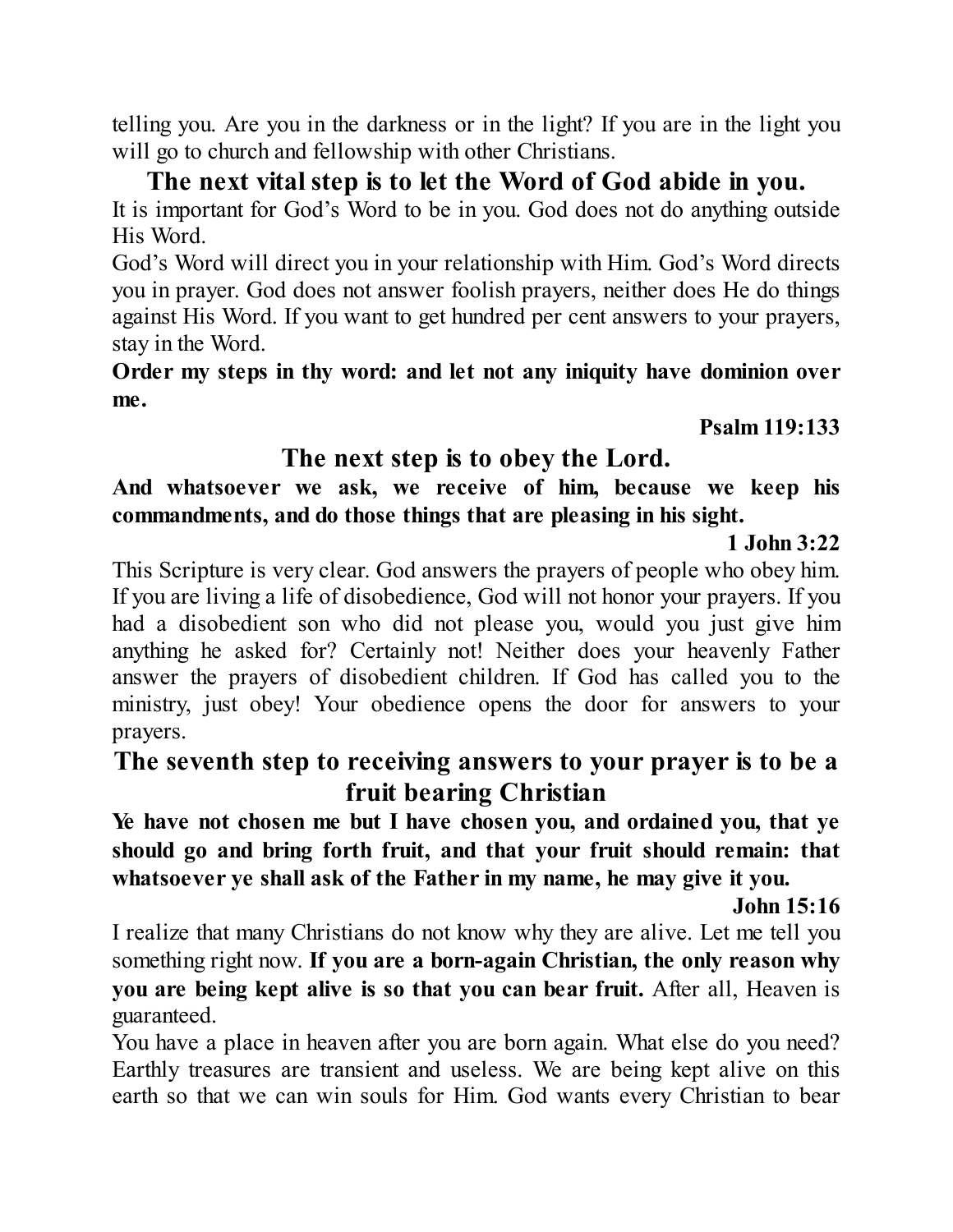fruit.

**One thing that many Christians do not know is that God has linked bearing fruit to answering prayer.** The Scripture above is very clear! God will be happy to answer the prayer of someone who bears fruit. What do you do for God? What fruit are you bearing? If you sit in spiritual barrenness just wanting God to answer prayers, you may wait forever. Some people just know how to say, "Give me! Give me! Give me!" But what are you contributing to God's kingdom?

There is a link between answered prayer and bearing fruit. Receive this revelation into your spirit and begin to bear fruit from today. Do something in your church. Do not just sit there and watch. Stop being an observer. There is no blessing in being a spectator or a commentator. The blessings of one hundred per cent answered prayer are for Christians who bear fruit.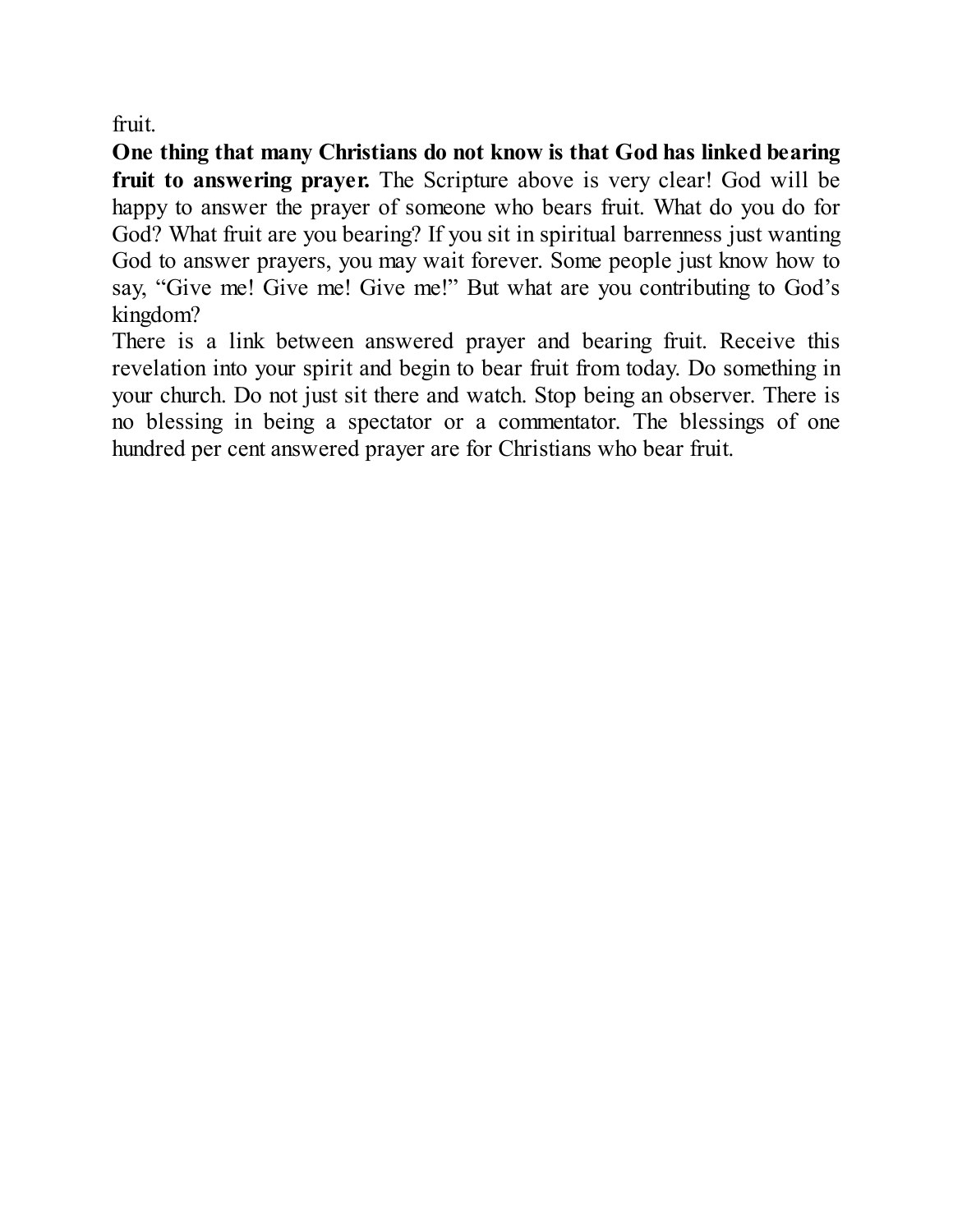# **The Failure-Proof Keys: Faith and Persistence**

In this chapter, I want to introduce you to two keys that will guarantee you answered prayer every time you pray! These are the eighth and ninth steps to one hundred per cent answered prayer. I will like to describe these steps as the "Failure-proof" keys.

#### **The eighth step is to use faith every time you pray. Therefore I say unto you, What things soever ye desire, when ye pray, believe that ye receive them, and ye shall have them.**

**Mark 11:24**

Jesus taught great lessons on faith throughout His ministry. He often emphasized that people were getting blessed because they were using faith.

#### **Now the just shall live by faith: but if any man draw back, my soul shall have no pleasure in him.**

#### **Hebrews 10:38**

God is saying that if you draw away from faith, He will not be pleased with you. There are those who think that faith is not so important. They tend to draw away from the faith message and faith people. They feel that there must rather be an emphasis on patience, gentleness, holiness and on the other qualities of the fruit of the Spirit.

I strongly believe that these qualities are important and play a special role in the Christian life. However, the importance of the fruit of the Spirit to the Christian experience should not make us play down on the importance of something like faith.

The fact that the heart is important does not make the kidneys any less important. Both are necessary, and have special, unique roles to play.

Faith is a very special virtue which has a role in every Christian's life. The Bible says that without faith it is *impossible* to please God.

**But without faith it is impossible to please him: for he that cometh to God must believe that he is, and that he is a rewarder of them that diligently seek him.**

**Hebrews 11:6**

It is interesting to note that the Word of God does not say: "Without love it is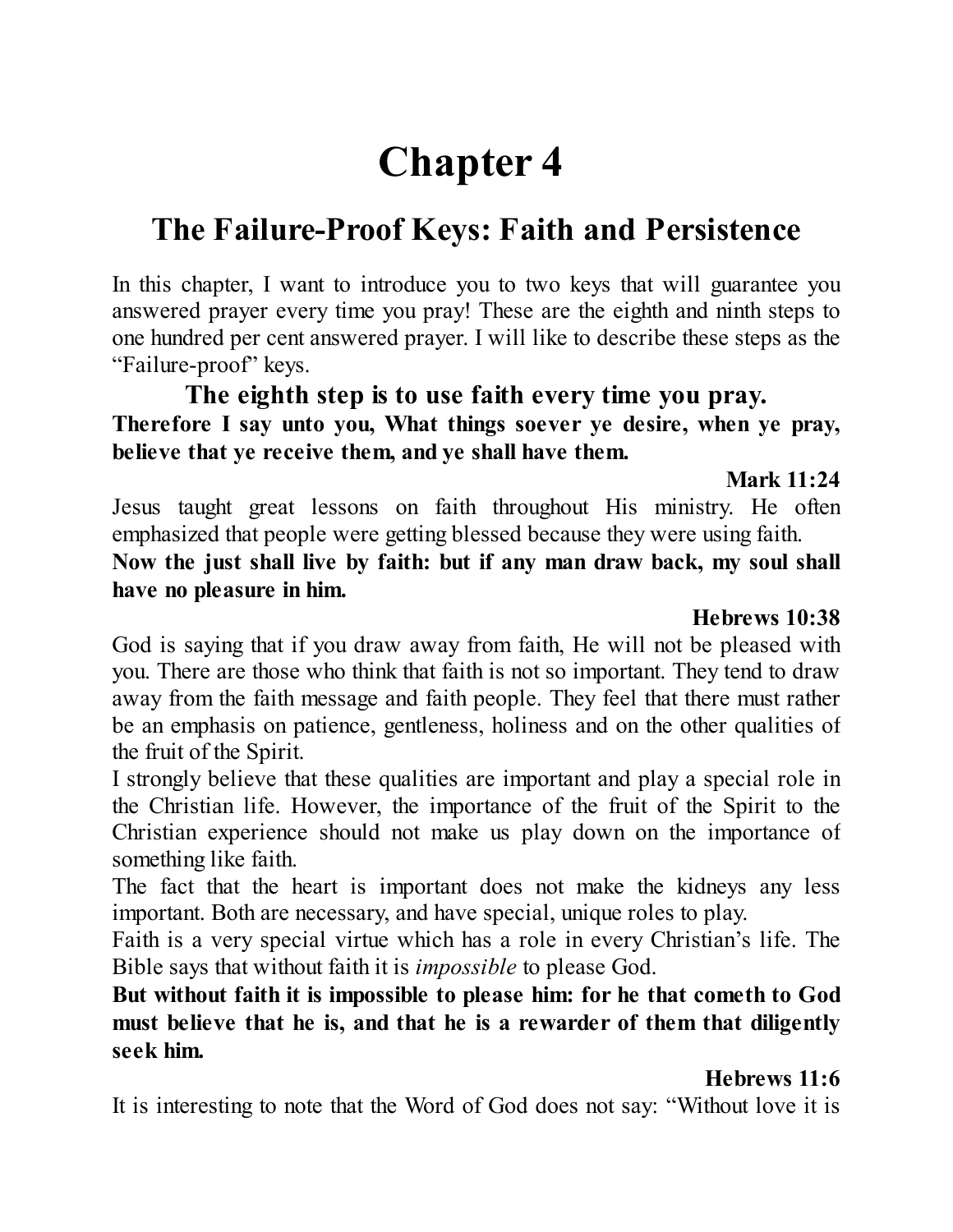impossible to please God." The Bible does not say: "Without peace it is impossible to please God." The Bible is very clear on this fact: WITHOUT FAITH IT IS *IMPOSSIBLE* TO PLEASE GOD!

Abraham's faith in God was considered to be an act of righteousness. Abraham believed that El' Shaddai was able to give him a child at an old age. Abraham had his faults. He lied about his wife and surrendered her twice to unbeliever kings for their pleasure. In spite of his lying and cowardly behaviour, God was very pleased with Abraham because he had faith in God.

Maybe by your standards, Abraham would have been disqualified. But he was a great man in God's sight. His greatness was a result of his faith.

**And being fully persuaded that, what he had promised, he was able also to perform. And therefore IT WAS IMPUTED TO HIM FOR RIGHTEOUSNESS.**

#### **Romans 4:21,22**

Dear Christian friend, God is happy, impressed and pleased when you believe in Him. When you believe that God will heal you, you make Him happy. When you believe that God will prosper you, you make Him excited. When you believe that your breakthrough is on the way, God is so pleased with you. When you have faith that you will live long, God is provoked to extend your life. **When you believe that God will give you increase and abundance, you excite the deep parts of El' Shaddai.** You make Him pour out the milk of His blessings into your life.

*I see you walking in the great blessings of Jehovah! I see you enjoying an abundant life in God! I see you free from sickness and disease! I see the power of curses broken in your life! I see that God is pleased with you because you believe in Him!*

From today, never doubt any part of God's Word. Accept that you are the champion He is speaking about. Flow with the message of prosperity, healing and abundance. Always remember that God is happy when you believe in Him. God is not a God of poverty. Since I came to know the Lord I have not decreased. I do not read about decrease, failure, setbacks and limitations in the Bible. I see only abundance, promotion and deliverance from my enemies. I see God lifting me up every day! God did not bring you to Christ in order to demote and disgrace you. He brought you to Christ to lift and establish you in an abundant life. Jesus came that we might have life and have it more abundantly (John 10:10).

#### **Jesus Blessed the Faith People**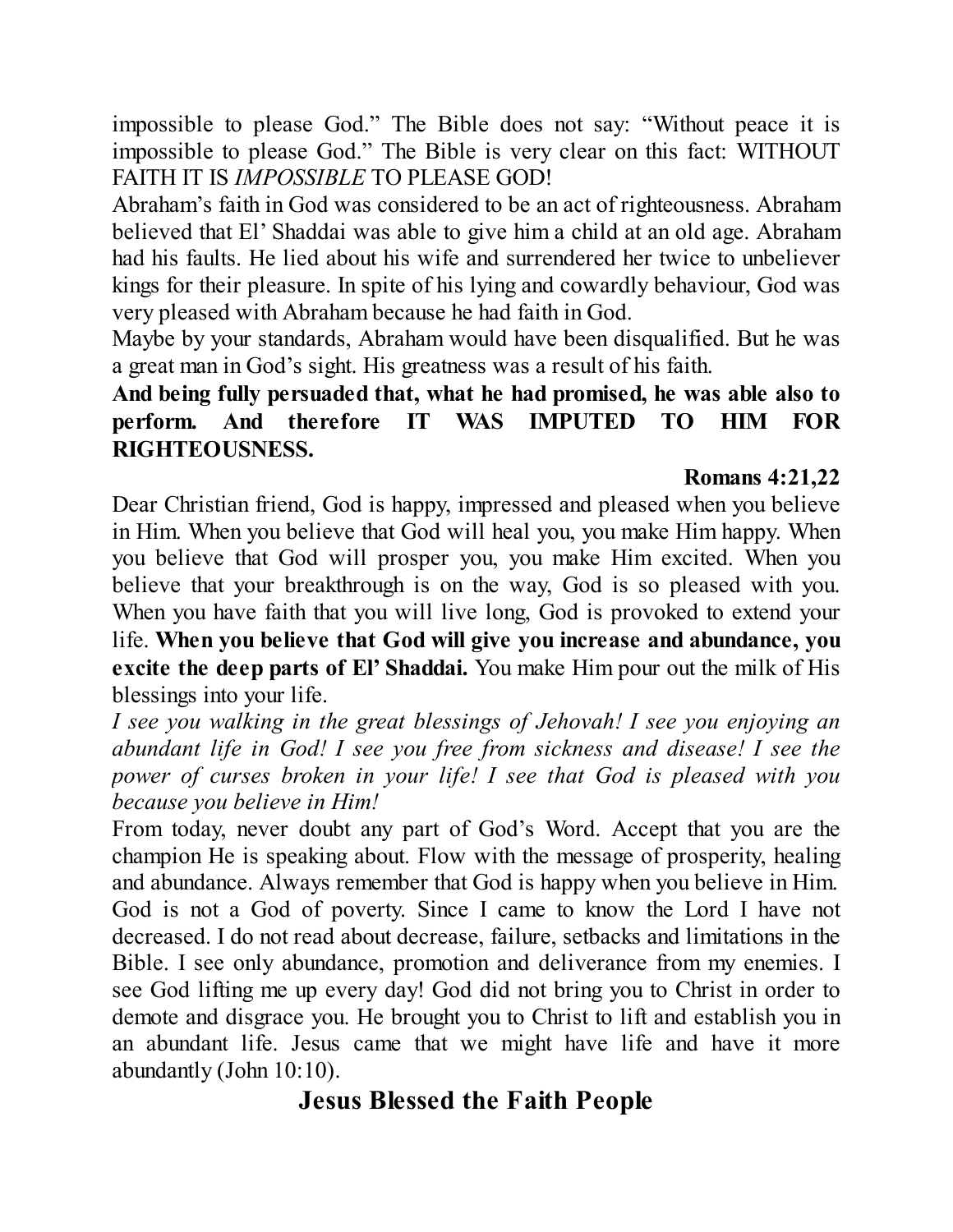Under the ministry of Jesus, several people experienced personal breakthroughs. Who were they? And why did they receive these miracles? You will remember what Jesus said about the woman with the issue of blood. This was a woman who had suffered for twelve years without any breakthrough. She came up to Jesus and received an extraordinary miracle. What was the secret of her breakthrough? Jesus gave the answer in Mark 5:34

…**Daughter, thy faith hath made thee whole…**

**Mark 5:34** Blind Bartimaeus received his sight miraculously. He was a noisy fellow who disturbed the service. But Jesus took notice of him and healed him. What was his secret? His secret was faith in God!

#### …**thy faith hath made thee whole.**

**Mark 10:52**

The sinful woman who poured an alabaster box of ointment on Jesus' feet also received a miracle of forgiveness. Jesus said to the woman:

…**Thy faith hath saved thee; go in peace.**

Ten lepers were healed and only one came back to say thank you. Jesus said these same words to him:

…**Arise, go thy way: thy faith hath made thee whole.**

**Luke 17:19**

Two blind men came to Jesus and asked for the mercy of God. Jesus touched them and healed them. What were His words to these two men?

#### …**According to your faith be it unto you.**

**Matthew 9:29**

Have you noticed that Jesus never said, "Thy love hath made thee whole" Jesus never said, "Thy holiness hath saved you."

He never said, "According to your patience, be it unto you."

Why did Jesus not say, "Thy good character hath made thee whole"?

Please do not misunderstand me! I am not saying that these things are not important! I am saying that it is the people's faith that impressed Jesus. I am showing you that Jesus pointed out over and over that it was their *faith* that had brought the breakthrough. That is why the Bible says that without faith it is impossible to please God.

Have you ever thought of those men who broke through the roof of somebody's house in order to bring their paralyzed friend to Christ? Perhaps they were experienced thieves who were used to breaking into people's homes. Perhaps

#### **Luke 7:50**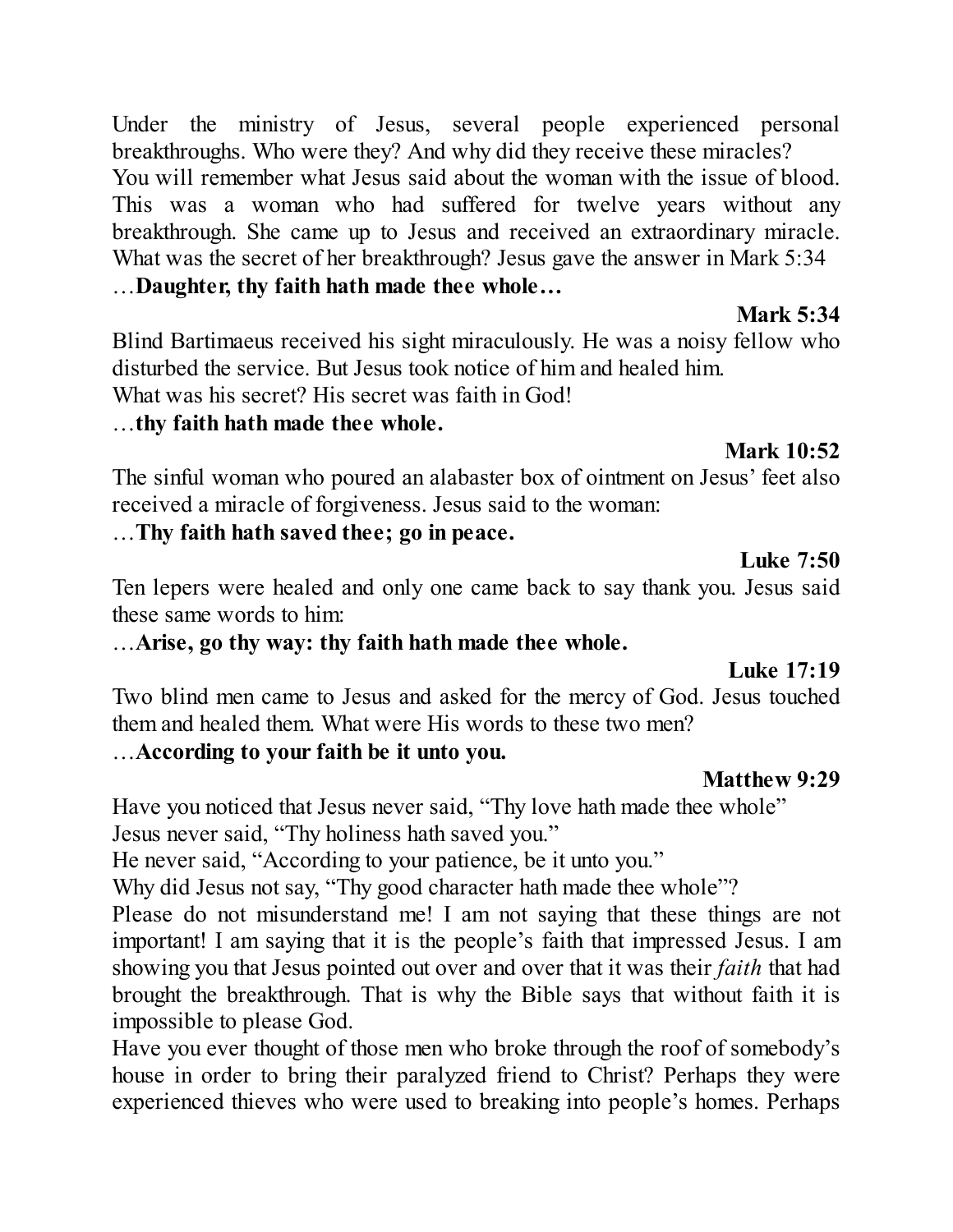they were men who were used to jumping the queue and cheating others out of their rightful places. But the Bible tells us that Jesus noticed their faith and immediately responded to their needs.

#### **And WHEN HE SAW THEIR FAITH he said unto him, Man, thy sins are forgiven thee.**

**Luke 5:20**

Jesus did not dwell on the wrong they did by jumping the queue or removing the tiles from somebody's roof. **He saw their faith.** Jesus sees your faith. God sees your faith. It is time for you to rise up and believe things in the Word of God. According to your faith, it shall be done unto you!

When you exercise faith in prayer, God responds in the same way that Jesus responded to these men. **He is so impressed with your prayer.** When you believe that you have received, you please God. In order to exercise faith, you must believe that you have received what you are praying for. This means you will not have to pray over and over for the same thing.

Begging and crying is not the same as praying with faith. Many Christians just cry and cry in a spirit of hopelessness. God is not against crying. But He is against faithless weeping. Trust God, He wants to give you the desires of your heart. I see the desires of your heart manifesting right now!

Receive answers to your prayers at this very moment, in Jesus name! From today, I want you to believe that you have received what you are asking for.

#### **The next step is the step of persistence.**

Persisting in prayer is a guaranteed way to get one hundred per cent prayer results. Jesus gave two vivid examples of how persistence gives one hundred per cent answered prayer. I want you to read them carefully.

**And he said unto them, Which of you shall have a friend, and shall go unto him at midnight, and say unto him, Friend, lend me three loaves;**

**For a friend of mine in his journey is come to me, and I have nothing to set before him?**

**And he from within shall answer and say, Trouble me not: the door is now shut, and my children are with me in bed; I cannot rise and give thee.**

**I say unto you, Though he will not rise and give him, because he is his friend, yet because of his importunity he will rise and give him as many as he needeth.**

**Luke 11:5-8**

**And he spake a parable unto them to this end, that men ought always to**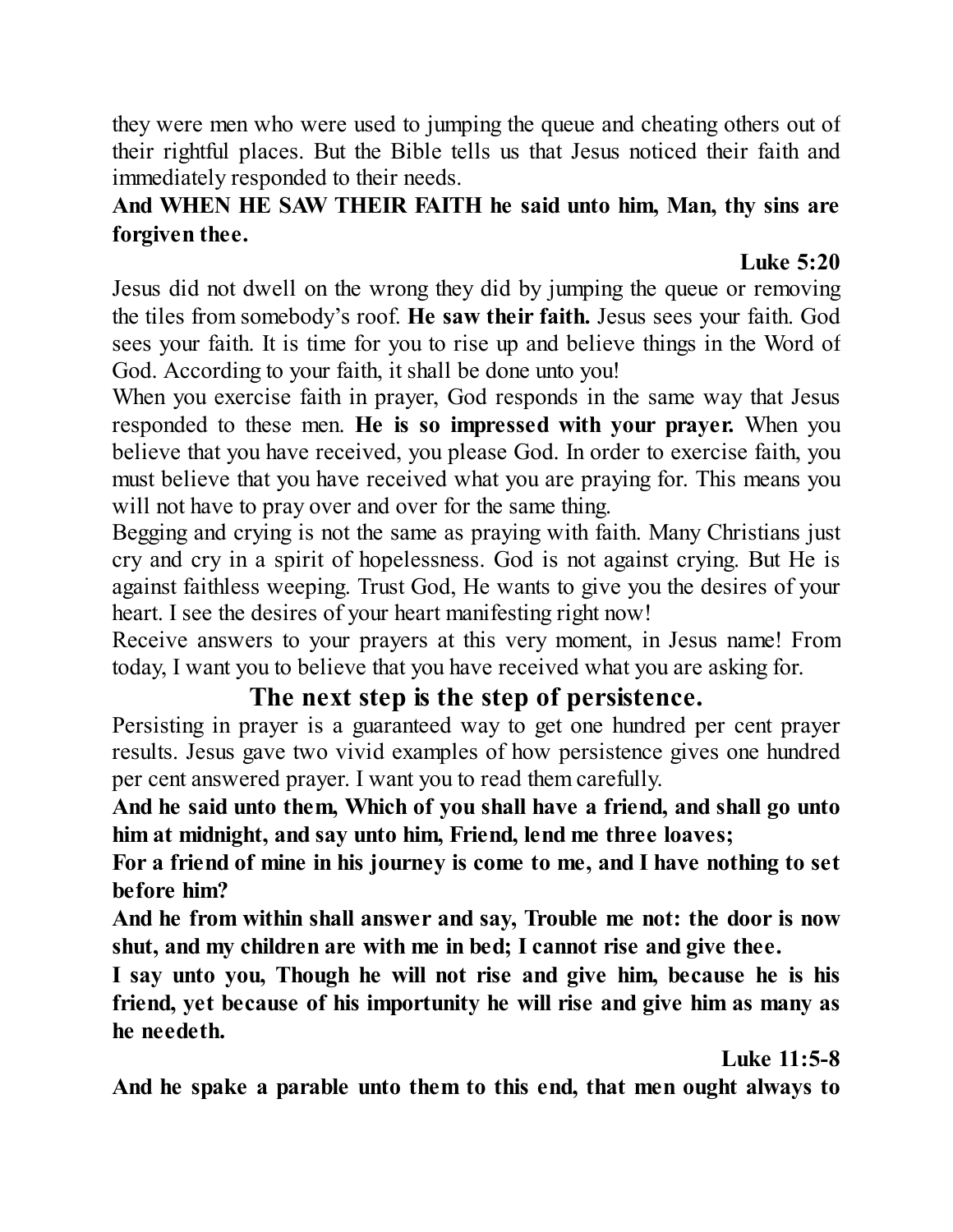**pray, and not to faint;**

**Saying, There was in a city a judge, which feared not God, neither regarded man:**

**And there was a widow in that city; and she came unto him, saying, Avenge me of mine adversary.**

**And he would not for a while: but afterward he said within himself, Though I fear not God, nor regard man;**

**Yet because this widow troubleth me, I will avenge her, lest by her continual coming she weary me.**

**And the Lord said, Hear what the unjust judge saith.**

**And shall not God avenge his own elect, which cry day and night unto him, though he bear long with them?**

**I tell you that he will avenge them speedily. Nevertheless when the Son of man cometh, shall he find faith on the earth?**

**Luke 18:1-8**

Persisting means repeating! It means you will tirelessly go to the Lord in prayer. It means you will shamelessly cry to the Lord until He responds. Persistence brings results even in the natural. Sometimes I receive a phone call, but I am unable to answer because I am too far from the phone. As I approach the phone, I have often thought to myself, "If only this caller would persist, I will answer the phone." Sometimes by the time I get to the phone, the person has given up. There are some who phone again. There are some who keep on phoning until I answer.

This principle of persistence brings results in many spheres of life. This principle of persistence works in prayer as well. I did not say it, *Jesus* did!

Jesus said very clearly that you would get results if you pray and pray and pray! **The reason why you will get results is because you keep praying.**

Someone may ask, "Does the principle of persistence not contradict the principle of faith? After all, when using the key of faith you wouldn't have to pray more than once!" What you must understand here is that there are different ways of expressing faith. **Praying once and thereafter no more is one expression of faith. Praying over and over about the same issue, with a determination never to stop until you get an answer is also another expression of faith. Each of these two expressions of faith is valid.** Each of these two expressions of faith brings results. Each of these two expressions of faith was recommended by Jesus. Each of these two expressions of faith can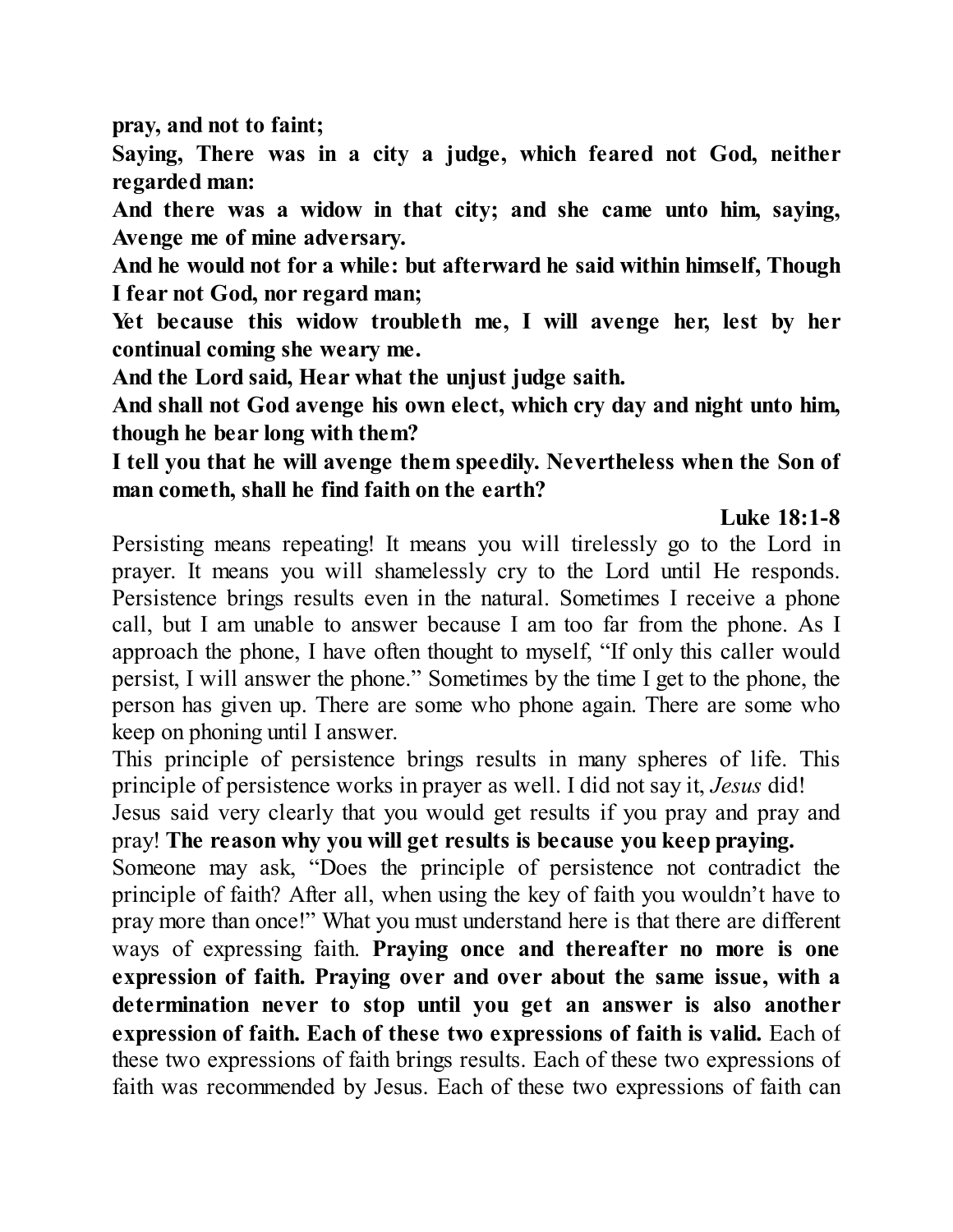make God answer your prayer.

There are many Christians who can testify about how they prayed persistently until God answered! There are also many others who have great testimonies about praying once and receiving answers. Jesus did not teach on only one of these styles of prayer. **He taught both methods and guaranteed one hundred per cent results in each case.**

So what does this mean for you? It means you can use either one of the two methods and get positive results. This is somewhat like using your computer. You can access a file by entering your word processor. You can also access the same file by a hot key or by going through your file managing program. Both methods will get you the same results.

For those of you who do not understand computer programming, you can liken faith and persistence to killing a cat in different ways. You can drown it, poison it, shoot it or decapitate it. All of these methods will lead to a hundred per cent result – a hundred per cent dead cat! Decide today to use any of these two keys. Both of these keys are failure proof. "Faith" prayers work all the time. Persistence works all the time. God has given you two assured methods for receiving 100% answered prayer.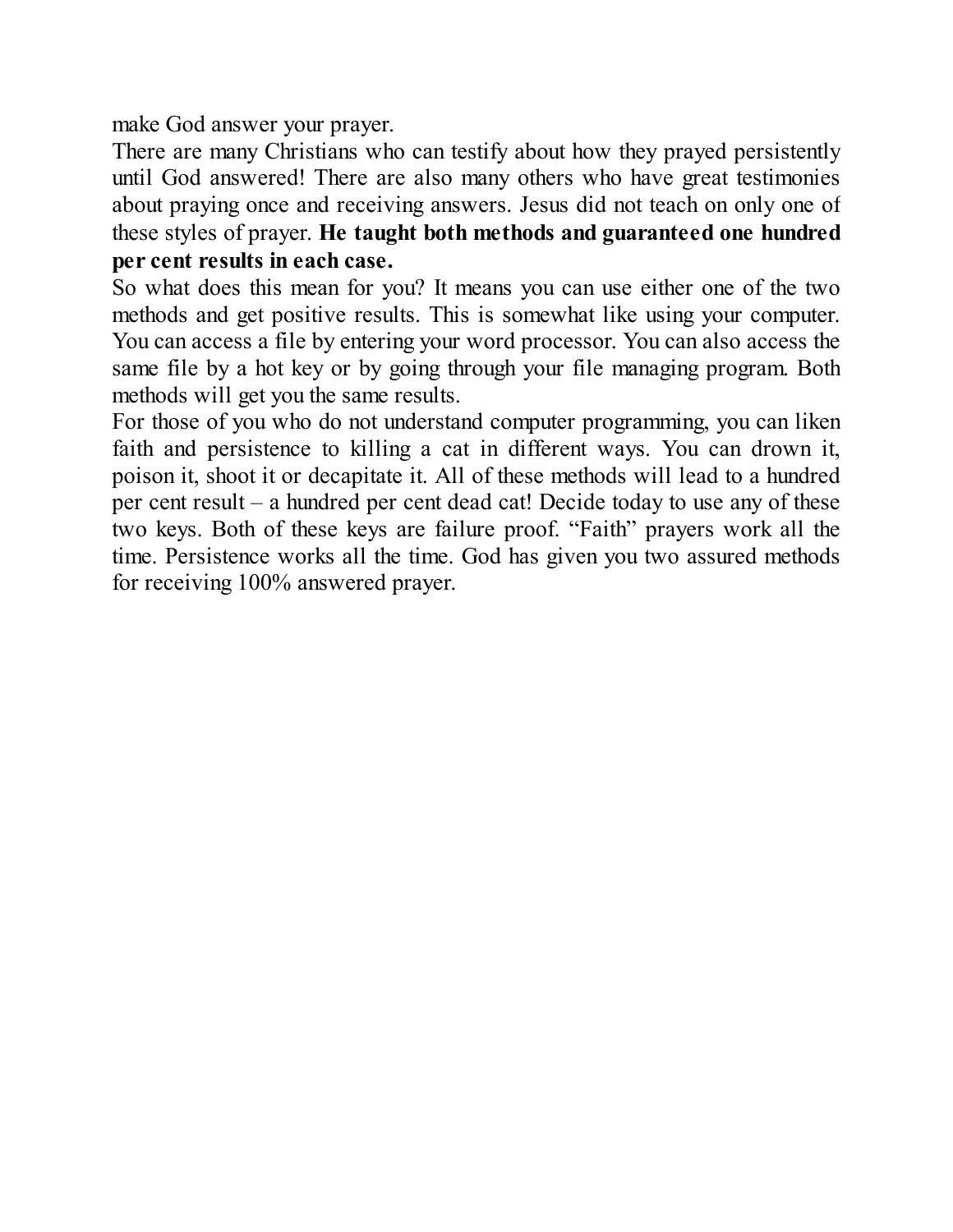# **Praying Amiss**

#### **Ye ask, and receive not, because ye ask amiss…**

#### **James 4:3**

Unfortunately, many Christians ask God for things He cannot give them. God does not answer prayers that have gone amiss. **Praying amiss means that you pray unacceptable, unsuitable, inappropriate, inadmissible, unallowable, unsatisfactory and impossible prayers.** God will not do things which are against His principles. There are four ways you can avoid praying amiss.

#### **Do not pray foolish prayers.**

Faith is very different from foolishness. There are many Christians who exhibit silliness when they pray. Some people ask the Lord for ill-considered things. God is not a fool. Please do not try to make Him one.

The fact that you are allowed to exercise faith does not mean that you should be irrational. When God takes no notice of foolish prayers, do not say that prayer does not work. It is foolish prayers that do not work.

If you ask God for somebody's husband, you are praying a foolish prayer. Some young men, starting out in life, ask the Lord for huge mansions and fantastically expensive cars. It is true that God wants to bless you, but do not expect God to promote you overnight. Look at your Bible carefully. All the people who were blessed experienced it over a period of several years. If you are a married person and you do not use contraceptives to prevent pregnancy, please do not bind the babies in your wife's womb. God does not respond to foolishness.

If you have a job to do and you do not do it, do not pray that your boss will be struck with blindness so that he will not see the lapses in your work. That is an imbecilic prayer request!

As you grow older do not bother to pray for your youth to return. It is gone forever. You cannot retrace your steps. There is a natural aging process which you cannot bind or revoke by absurd prayers!

Why do you bother to ask God to give you an airplane when you don't even own a bicycle? You might as well ask Him to make you the Queen of England.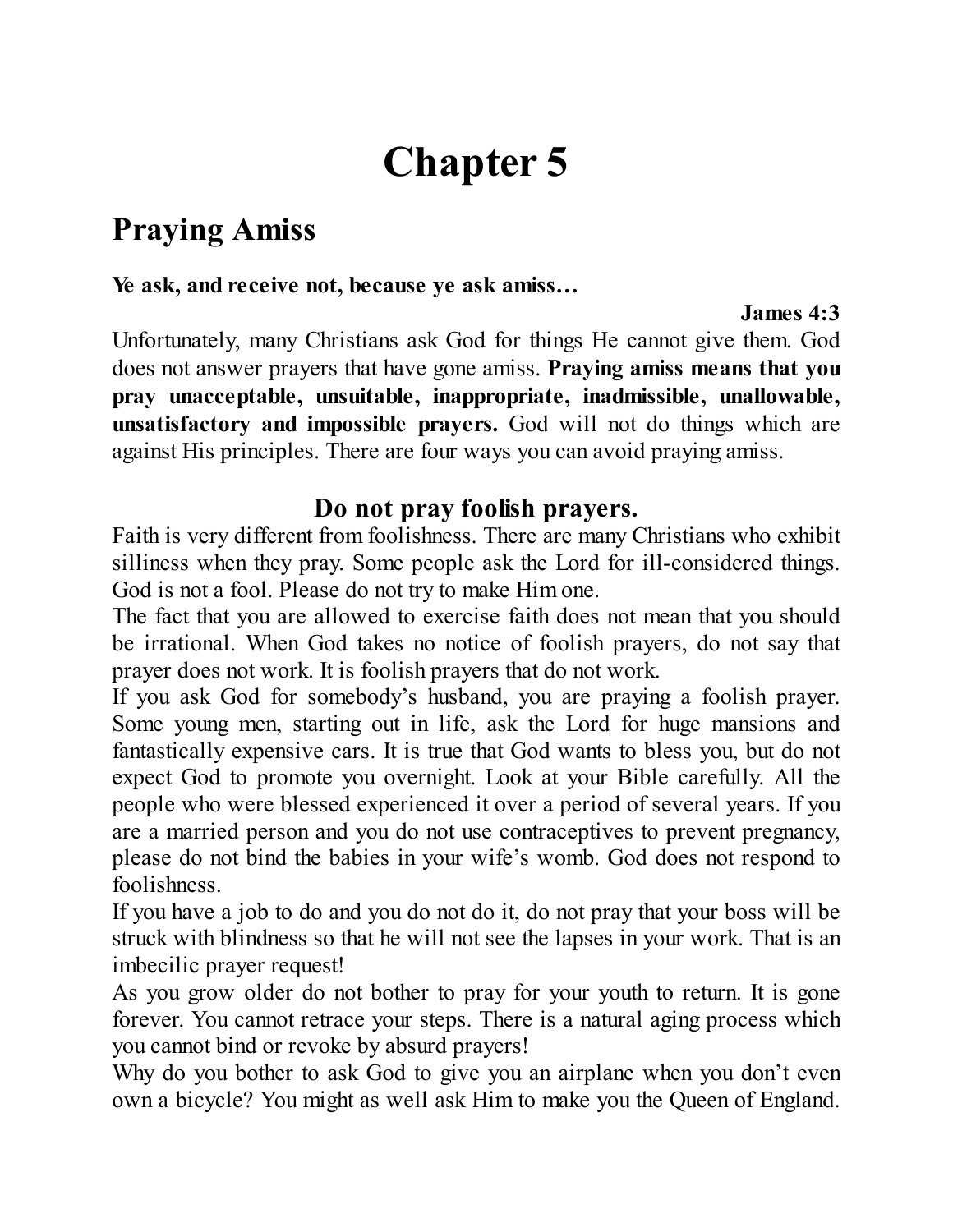I do not want the angels in Heaven to think that you are suffering from feeblemindedness!

#### **Do not pray unscriptural prayers.**

This is yet another step to gaining one hundred per cent answers to your prayers. God has given us His Word and He will not violate His own Word.

#### **He hath shewed thee O man, what is good; and what doth the Lord require of thee…**

#### **Micah 6:8**

If you do not know the scriptures, you will not know if you are praying unscriptural prayers. This is why you must study your Bible every day. Do not just trust what your pastor says because he is a pastor. Read it for yourself and grow up! That is why God wants you to abide in the Word.

If you are praying to God to help you to divorce, you are praying an unscriptural prayer. God does not want you to divorce. How can He help you to divorce?

#### **What therefore God hath joined together, let not man put asunder.**

#### **Mark 10:9**

This is an unscriptural request and God will not answer you! You may divorce by your own choice, but not with the help of God. God does not break up marriages, He brings people together.

## **Do not pray illegal prayers.**

You must realize that there are divine laws operating in the universe. There is no use praying about things which cannot be done legally. I am not talking about the laws of your country. I am talking about the laws of God. I hear some women praying that they will not experience any pain at all when they deliver their babies. Some do not even want to experience labour! If you read the Bible, you will discover that Eve and all women were cursed with having to suffer in bringing forth children.

**Unto the woman he said, I will greatly multiply thy sorrow and thy conception; in sorrow thou shalt bring forth children; and thy desire shall be to thy husband, and he shall rule over thee.**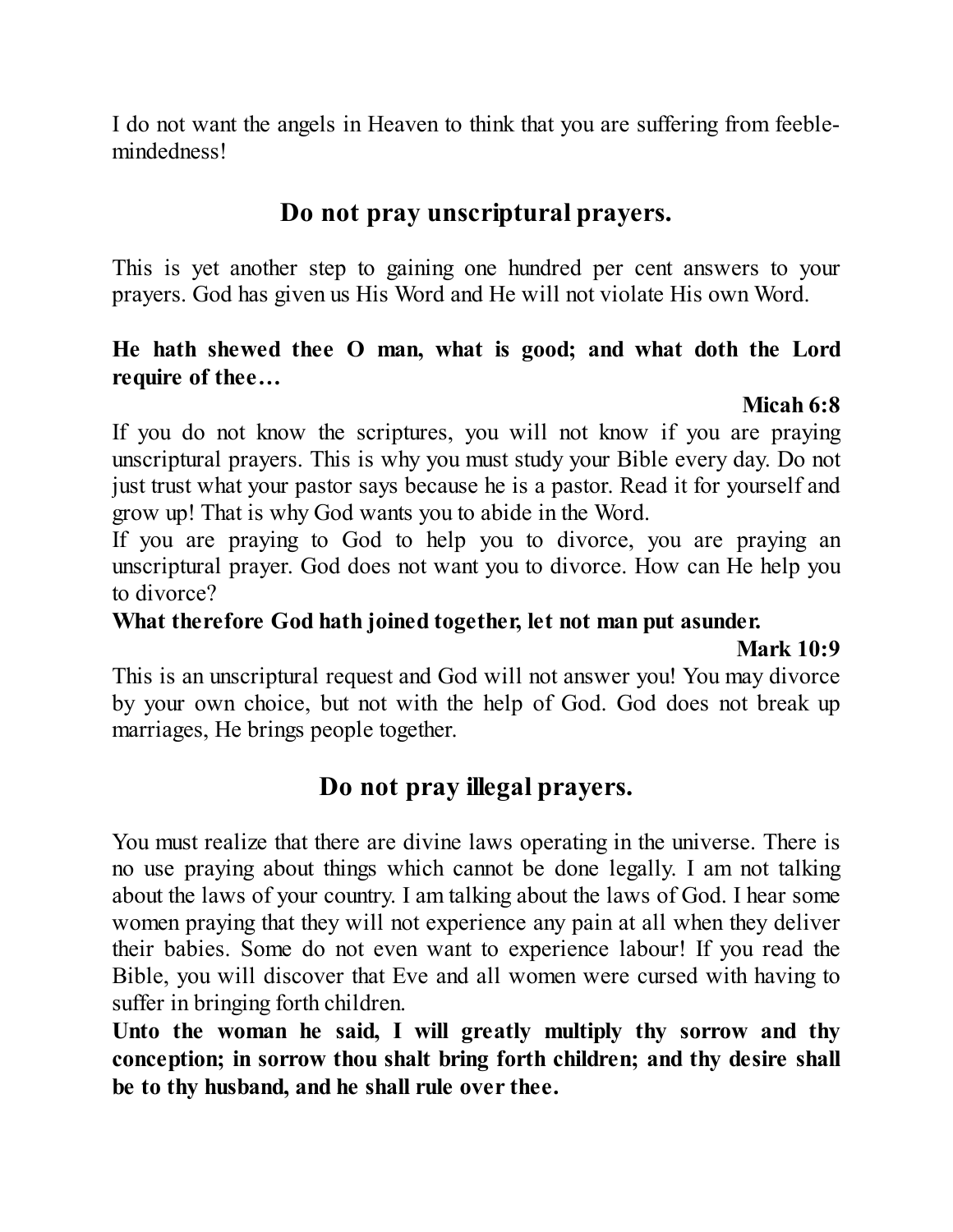Coming to Christ does not revoke that curse in any way. We are redeemed from the curse of the law and not from the curse of Adam and Eve. That curse came about as a legal punishment for disobeying the Word of God. It is the legal recompense for Adam and Eve's wrong doing and it has a legal right to remain. It is not your "feeble" prayer that is going to revoke a six thousand-year-old legal pronouncement.

In the same way, there is no man on this earth who can escape the curse declared over Adam.

#### **IN THE SWEAT OF THY FACE SHALT THOU EAT BREAD till thou return unto the ground; for out of it was thou taken: for dust thou art, and UNTO DUST SHALL THOU RETURN.**

#### **Genesis 3:19**

All men are experiencing the sweat on their faces. All men are returning to dust. All men will go to the grave one day. It is just a matter of time.

No matter who they are, all men have to sweat to prosper. No matter how rich they are they will return to the ground. There is no use praying against it. You cannot pray that you will prosper without working hard. You cannot pray that you will not die. That is illegal! Until Jesus returns, you and I have to go the way of all men. Great men like David knew that there was no escape from death.

#### **Now the days of David drew nigh that he should die; and he charged Solomon his son, saying, I GO THE WAYOFALL THE EARTH...**

#### **I Kings 2:1, 2**

What is the way of all the earth? It is the inescapable experience of death that all human beings must go through. There is no use in binding or cancelling it!

If you pray about things that cannot be answered, you will only erode your confidence in prayer. You will keep getting disappointed in God. Do not pray that you will not have to work hard. Working hard and sweating your way to prosperity is the legal way for us all to prosper. What you must rather do is to pray for wisdom to alleviate the effects of these curses.

It is the wisdom of medical science that alleviates the trauma of childbirth. Get medical science and things will be a little better. Through the wisdom of medical science, many women have experienced little pain in childbirth. Many women have had less sorrow in childbirth through the use of wisdom. I am not saying that God cannot alleviate the pain and trauma of childbirth. What I am saying is this: It is both difficult and illegal to remove a tenant who is legally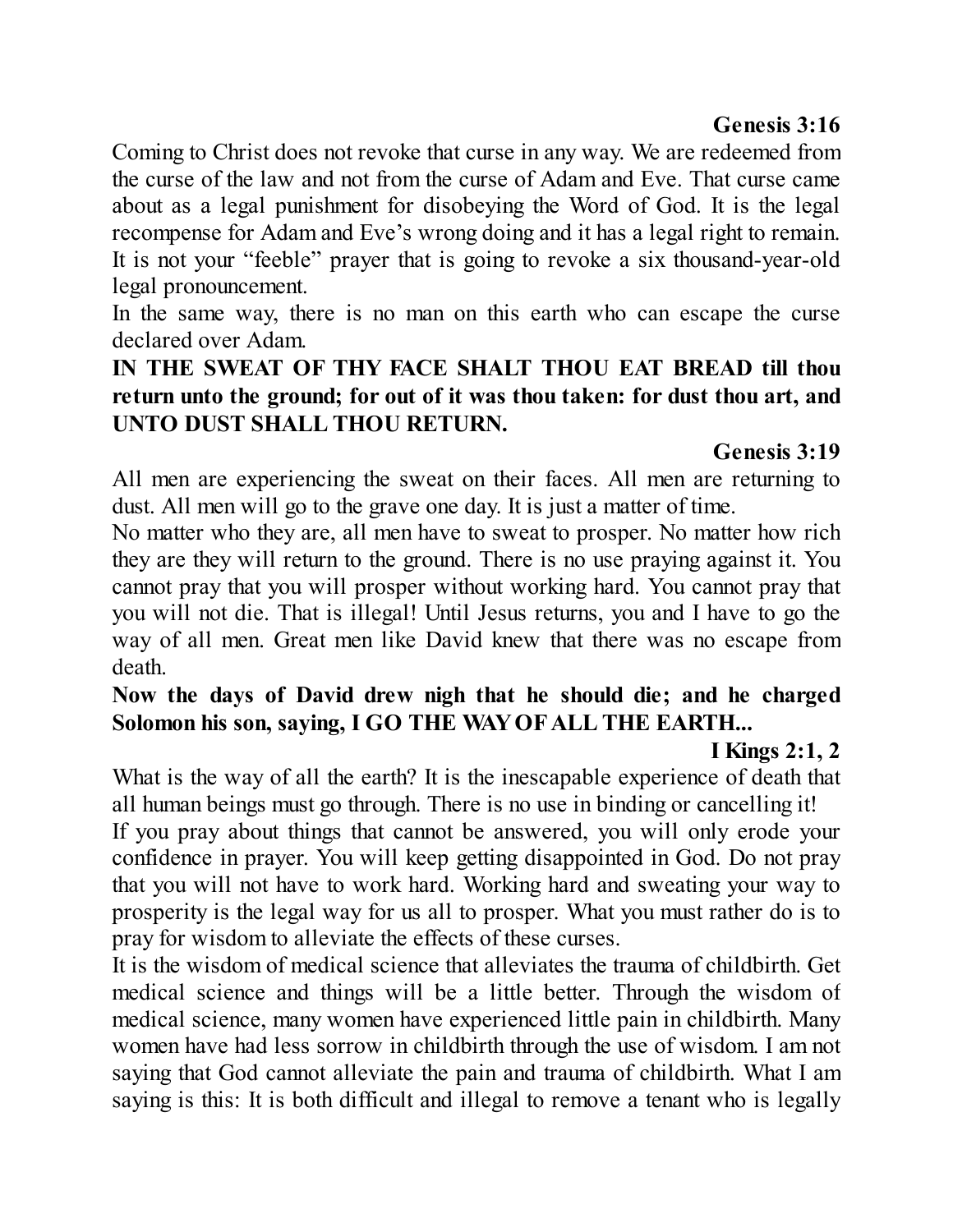occupying his place.

It is the wisdom that comes through education that lightens the load on the sons of Adam. All the sons of Adam will labour, but some labour is easier than others. I would prefer to be a doctor than a cleaner. In both cases, I would go through the sweating process to eat bread. But I assure you that the labour of a doctor is easier than that of a cleaner. Think carefully about what I am saying and the Lord will give you wisdom.

#### **Avoid difficult prayers.**

Once Jesus visited a hospital. There were multitudes of sick people there. However, He prayed for only one person.

**After this there was a feast of the Jews; and Jesus went up to Jerusalem. Now there is at Jerusalem by the sheep market a pool, which is called in the Hebrew tongue Bethesda, having five porches. In these lay a great multitude of impotent folk, of blind, halt, withered, waiting for the moving of the water. For an angel went down at a certain season into the pool, and troubled the water: whosoever then first after the troubling of the water stepped in was made whole of whatsoever disease he had. And a certain man was there, which had an infirmity thirty and eight years. When Jesus saw him lie, and knew that he had been now a long time in that case, he saith unto him, Wilt thou be made whole? The impotent man answered him, Sir, I have no man, when the water is troubled, to put me into the pool: but while I am coming, another steppeth down before me. Jesus saith unto him, Rise, take up thy bed, and walk.**

#### **John 5:1-8**

Why did He not pray for the other hundreds of people who needed help? Jesus operated in these very steps to getting one hundred per cent results. He only dealt with cases He knew He would get positive results!

It may be God's will to heal everybody. Perhaps the circumstances under which everyone became ill were different. Perhaps in God's plan, it was not yet time for certain healings to manifest.

Jesus knew that it was difficult to get involved in things that God was not doing. Jesus explained why He prayed for only one sick person when there were hundreds who needed a miracle. He said, "I do what I see my Father doing." In other words, if it is not something that God is actively and presently involved in, I will not even bother to pray about it. It may be legally right to do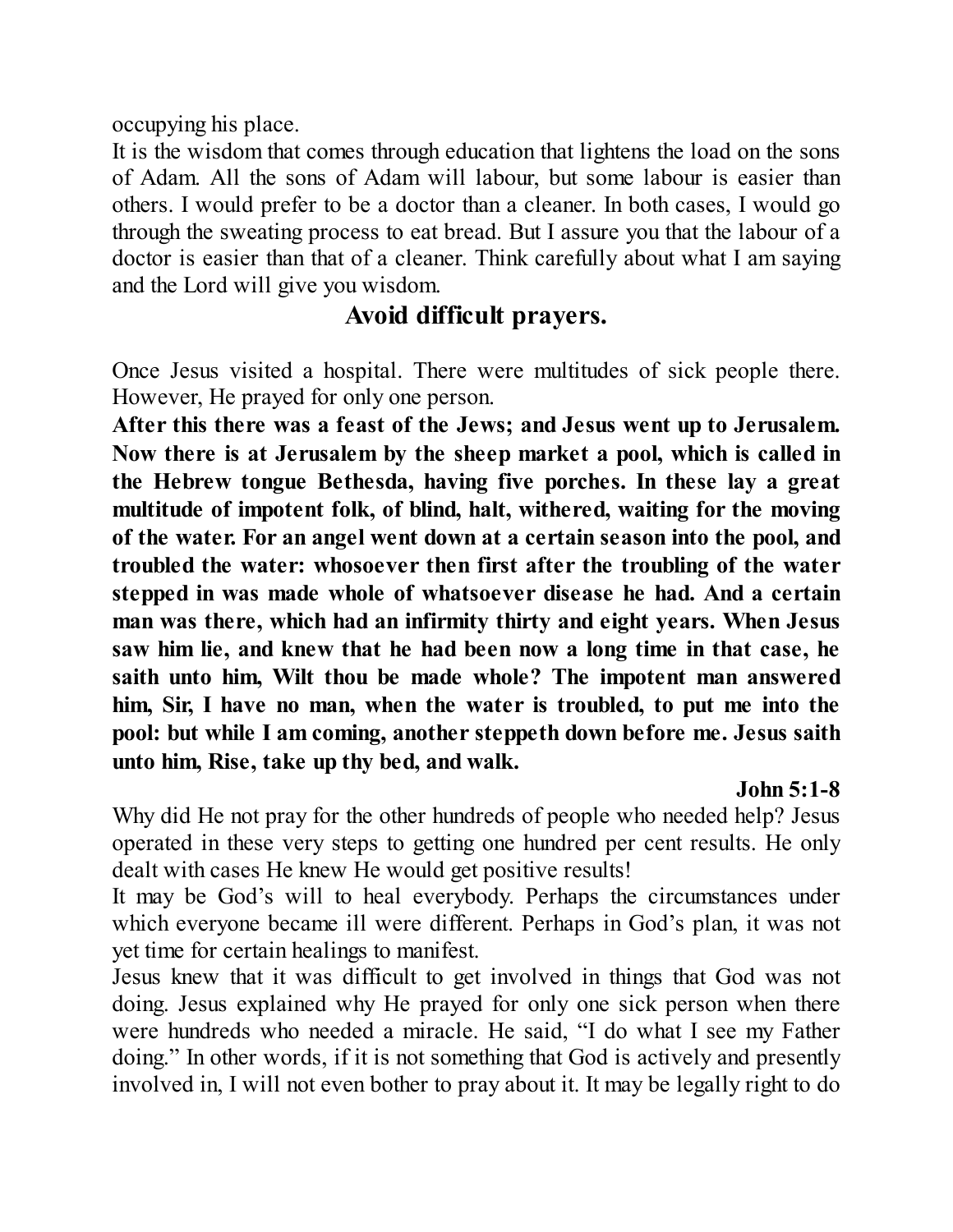something, but it is very difficult to succeed in something if God is not presently involved with it. If Jesus did not pray difficult prayers, why should you bother?

#### **Then answered Jesus and said unto them, Verily, verily, I say unto you, The Son can do nothing of himself, but WHAT HE SEETH THE FATHER DO: for what things soever he doeth, these also doeth the Son likewise.**

#### **John 5:19**

If you do not use these principles, you will come up with a theory that God has three answers to prayer: "Yes", "No" and "Wait". Dear friend, it is very possible to get only a "Yes" answer from God for *all* your requests, if you can diligently practise the steps outlined in this book. Obviously, God will have to say "No" when you ask Him for things which are impossible for Him to do.

Take for example Joab, the army commander of King David. Joab killed an innocent man and David cursed him. King David cursed Joab's family forever. He said,

#### **Let it rest on the head of Joab, and on all his father's house; and let there not fail from the house of Joab one that hath an issue, or that is a leper, or that leaneth on a staff, or that falleth on the sword, or that lacketh bread. 2 Samuel 3:29**

If you study the details of this curse you will find out that sickness was to be a permanent part of Joab's family. Anyone who found himself praying for Joab's family would find himself praying a difficult prayer. It would be difficult, though not impossible, for the Lord to revoke the curse on Joab's family. This curse is different from God's curse on Adam and Eve, in that it was pronounced by a man. Adam's curse was pronounced by God himself and obviously carries more weight.

Perhaps some of Joab's relatives were at the hospital that Jesus visited. Perhaps that is why God directed Jesus to pray for only one person. Jesus explained that God had led Him to pray for only one person. Perhaps God was not ready to undo the curse on some people's lives. Perhaps God does not have sufficient reason to undo a legal curse that is on certain people and their families.

…**Verily, verily, I say unto you, The Son can do nothing of himself, but what he seeth the Father do…**

#### **John 5:19**

Allow yourself to be led whenever you are praying. Do not pray amiss (unacceptable, unsuitable, inappropriate, inadmissible, unallowable,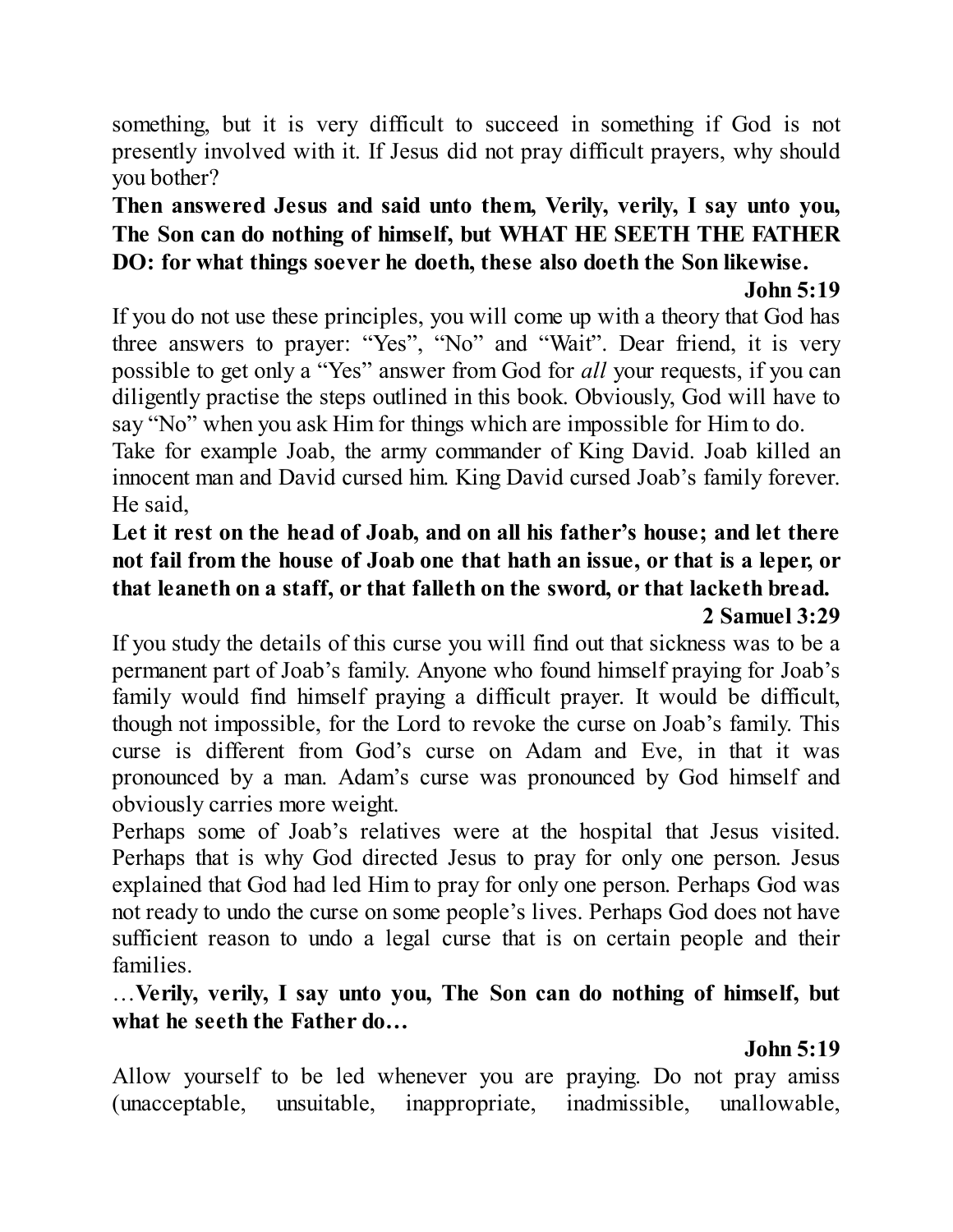unsatisfactory and impossible prayers)! Be like Jesus and have 100% answers to your prayers.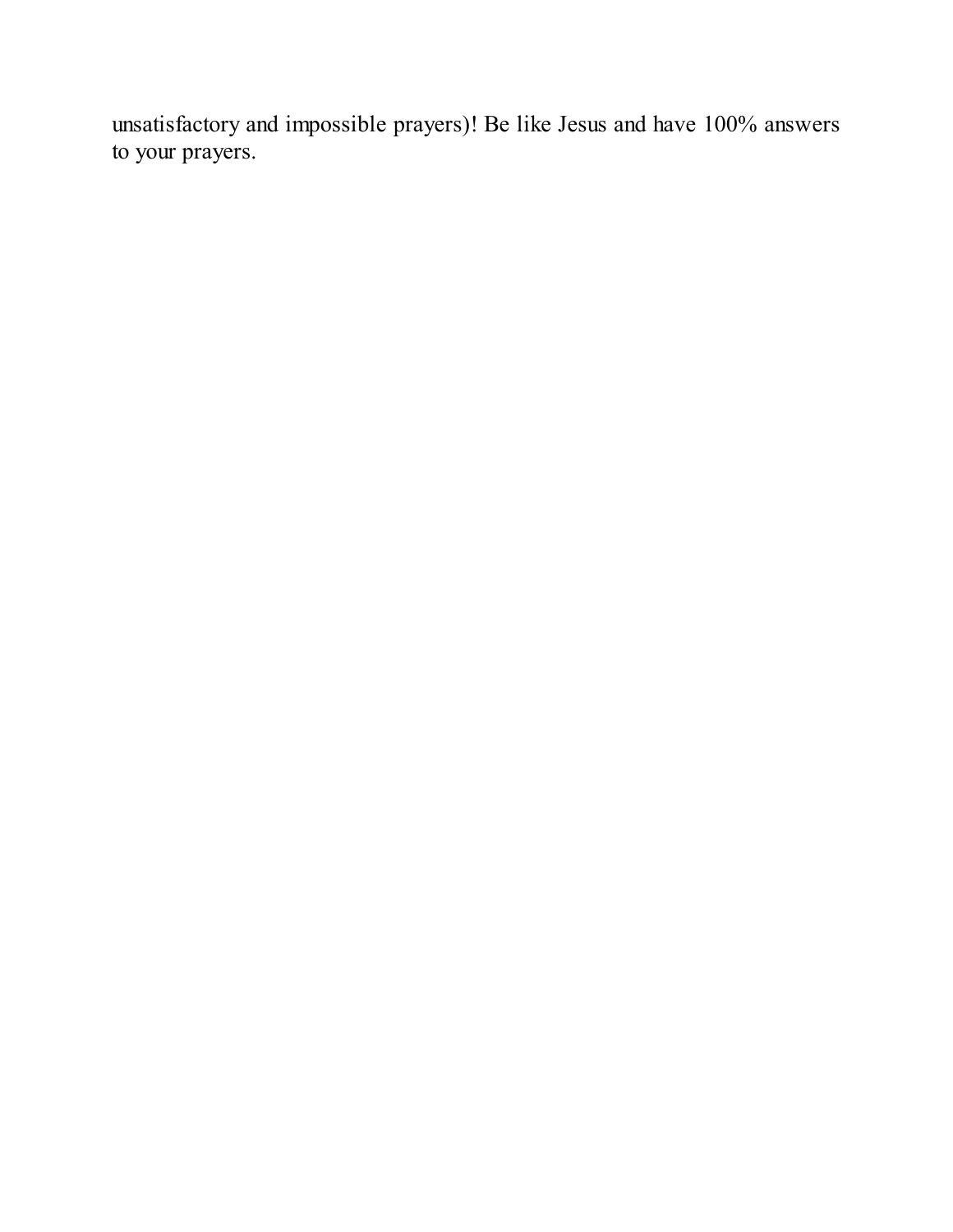#### **All Kinds of Prayer**

#### **Praying always with all** [kinds of] **prayer and supplication in the Spirit, and watching thereunto with all perseverance and supplication for all saints; Ephesians 6:18**

#### **Pray with All Kinds of Prayer**

There are different kinds of prayer; different strokes for different folks, as they say. There are different types of prayers that must be used for different types of situations. In this life, you will experience a wide variety of situations. Thankfully, God has provided us with a wide variety of prayer types. Let us consider a few of these.

#### **The Prayer of Consecration**

In this type of prayer you offer yourself to the Lord for His perfect will to be done. God loves children who want His will to be done.

If you pray this prayer of consecration, God will be more likely to listen to your other prayers. Some people know only "Give me, give me, give me" prayers. There are times God is not interested in answering such prayers. He wants to hear a prayer of consecration.

Learn to spend hours asking the Lord for His will to be done. Jesus prayed in the garden of Gethsemane for three hours. He had only one prayer topic. He did not pray about seventeen different things

#### …**and prayed, saying, O my Father, if it be possible, let this cup pass from me: nevertheless, not as I will, but as thou wilt.**

#### **Matthew 26:39**

Every Christian must have the prayer of consecration as one of his prayer topics. Pray that God will perform His will in your life. This prayer topic puts all other prayer topics in their right perspective. That is why I mentioned it as the first type of prayer that you need to pray.

## **Praying in the Spirit**

**But ye, beloved, building up yourselves on your most holy faith, praying in**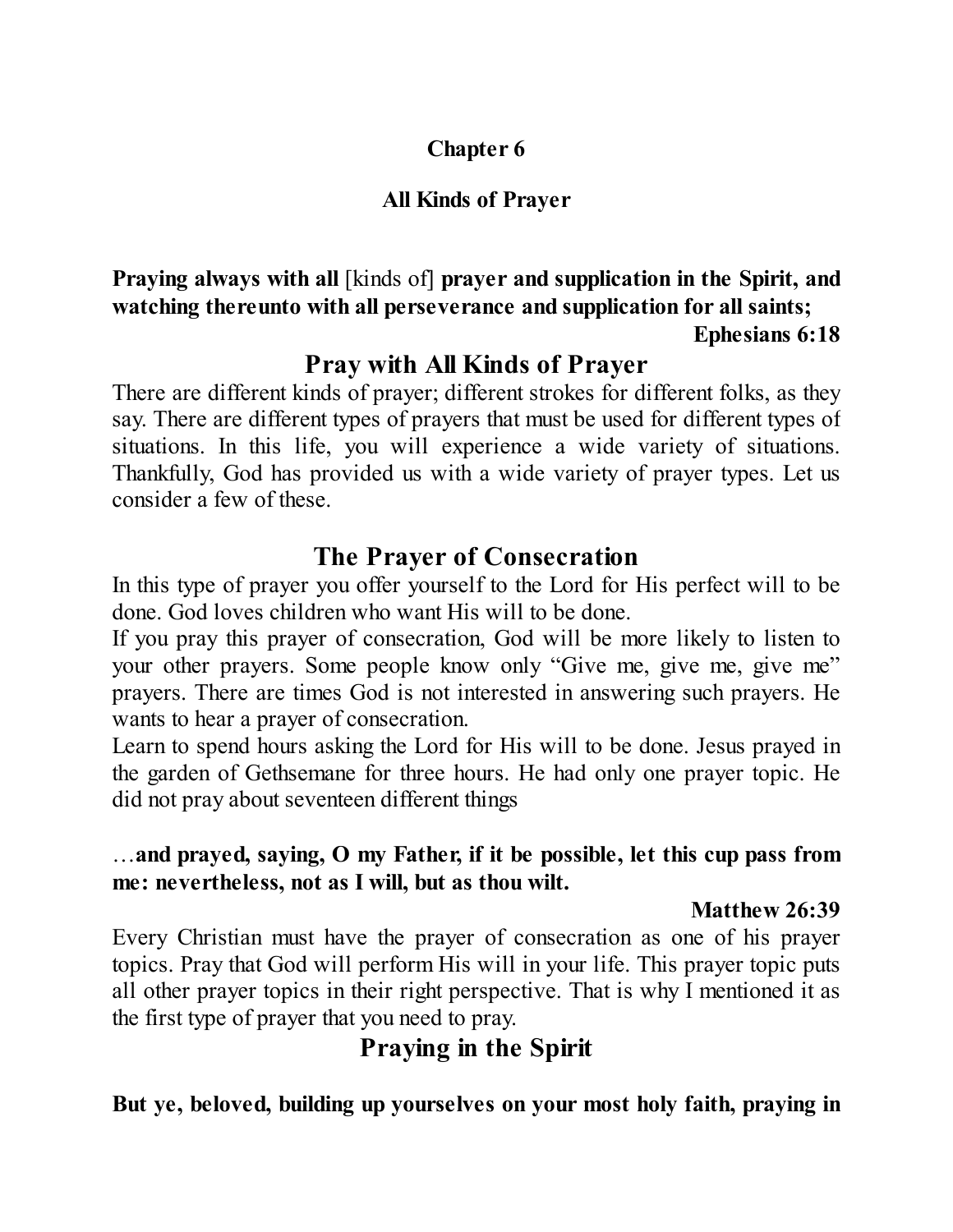#### **the Holy Ghost**

What is praying in the Spirit? The answer is in the Bible.

**For he that speaketh in an unknown tongue speaketh not unto men, but unto God: for no man understandeth him; howbeit in the spirit he speaketh mysteries.**

#### **1 Corinthians 14:2**

Every Christian can speak to God in mysteries. Praying in tongues is praying in the Spirit. God wants you to pray in tongues. A large per centage of my prayer is prayer "in the Spirit". I can give you many reasons why you should pray in tongues. One reason is that when you pray in the Spirit, God directs your prayer Himself. He leads you to ask Him for what is necessary. In Acts 2, the Bible says that the Spirit gave them utterance when they spake in tongues. When the Spirit gives you utterance, it means the Spirit is giving you the words to say. What better deal could you have?

Another important reason why you should pray in the Spirit is that it builds you up. 1 Corinthians 14:4 tells us that he who speaks in an unknown tongue edifies himself. The word edify speaks of charging up in the way a car battery is charged. We all need that regular spiritual charge up.

# **The Prayer of Faith**

#### …**And the prayer of faith shall save the sick…**

#### **James 5:15**

The prayer of faith is a prayer which has a great expression of faith. In Mark 11:24, the Bible teaches us to believe that we have already received what we prayed for. Believing that you have already received is different from believing that you will receive it one day.

Prayers of faith are especially effective against sickness and disease. As I said earlier, different types of prayer can be used to solve different problems.

#### **The Prayer of Confession of Sins**

It is important for us to confess our sins on a regular basis. Prayer which does not include prayer for forgiveness is insufficient. We must always ask for mercy. We must pray for it! If we say that we are perfect, we are foolishly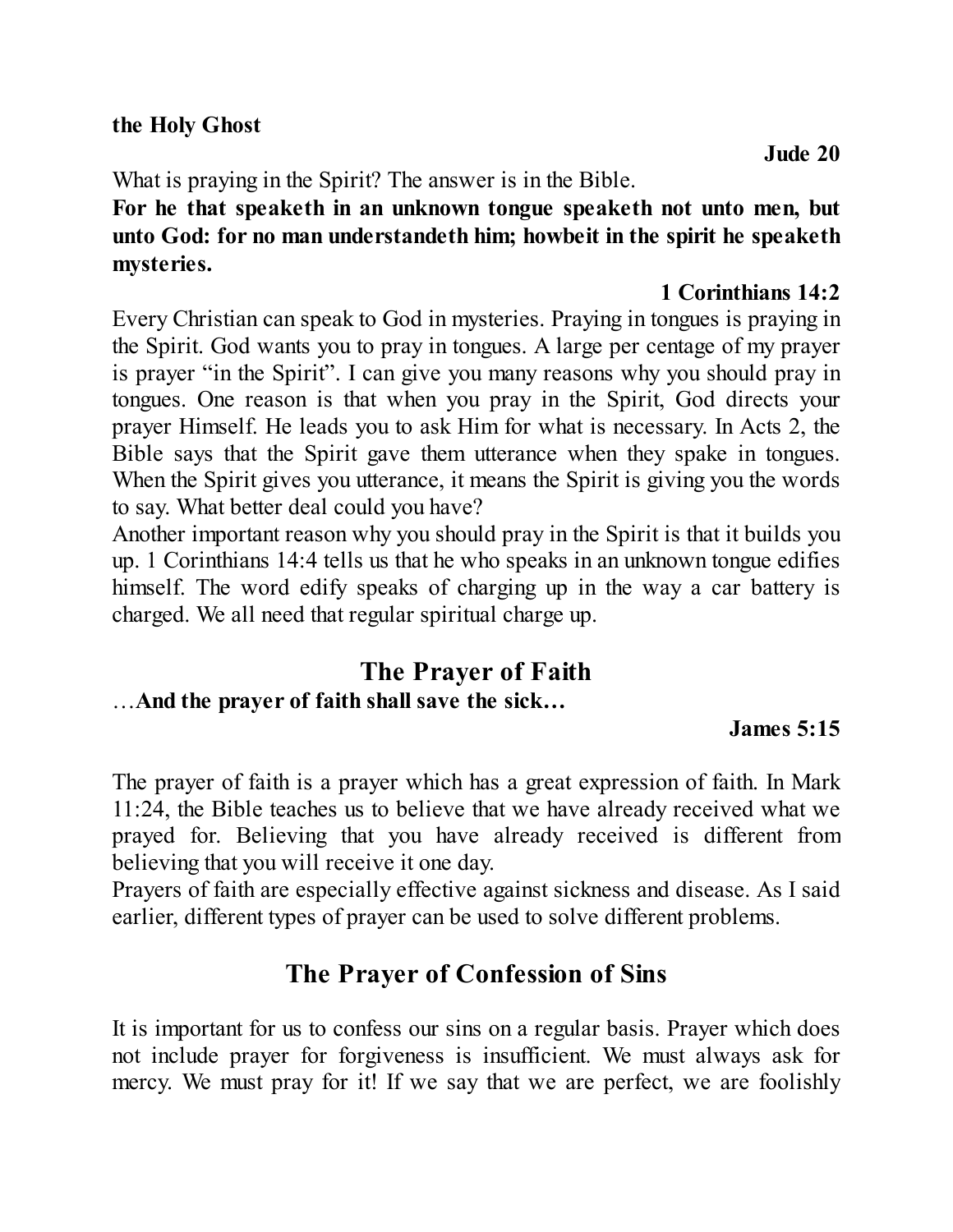deceived.

**If we say that we have no sin, we deceive ourselves, and the truth is not in us.**

**1 John 1:8**

#### **The Short and Powerful Prayer**

**And when they had sent away the multitude, they took him even as he was in the ship. And there were also with him other little ships.**

**And there arose a great storm of wind, and the waves beat into the ship, so that it was now full.**

**And he was in the hinder part of the ship, asleep on a pillow: and they awake him and say unto him, Master, carest thou not that we perish?**

**And he arose, and rebuked the wind, and said unto the sea, Peace, be still. And the wind ceased, and there was a great calm.**

**Mark 4:36-39**

In this Scripture, Jesus found Himself in a crisis situation. He and His disciples were caught up in the middle of a very dangerous storm, and their very lives were being threatened. There was no time to find a quiet place to pray for the hand of God to move on their behalf. He just prayed a short but powerful prayer and the storm ceased!

Also in John 11:41,42, Jesus encountered another situation that demanded an immediate response. He needed a miracle for his family friends. His old pal Lazarus had been dead for four days. Everyone was looking up to him. Could he go away and pray for three hours? The answer is no!

He had to pray a short prayer and He needed results immediately. Listen to His prayer,

…**And Jesus lifted up his eyes, and said, Father, I thank thee that thou hast heard me. And I knew that thou hearest me always: but because of the people which stand by I said it, that they may believe that thou hast sent me.**

#### **John 11:41,42**

These types of prayers come in handy when you are faced with a crisis situation. There is no time to retreat and pray. Pray a short and powerful prayer when you need to and believe that God has heard you. After the short and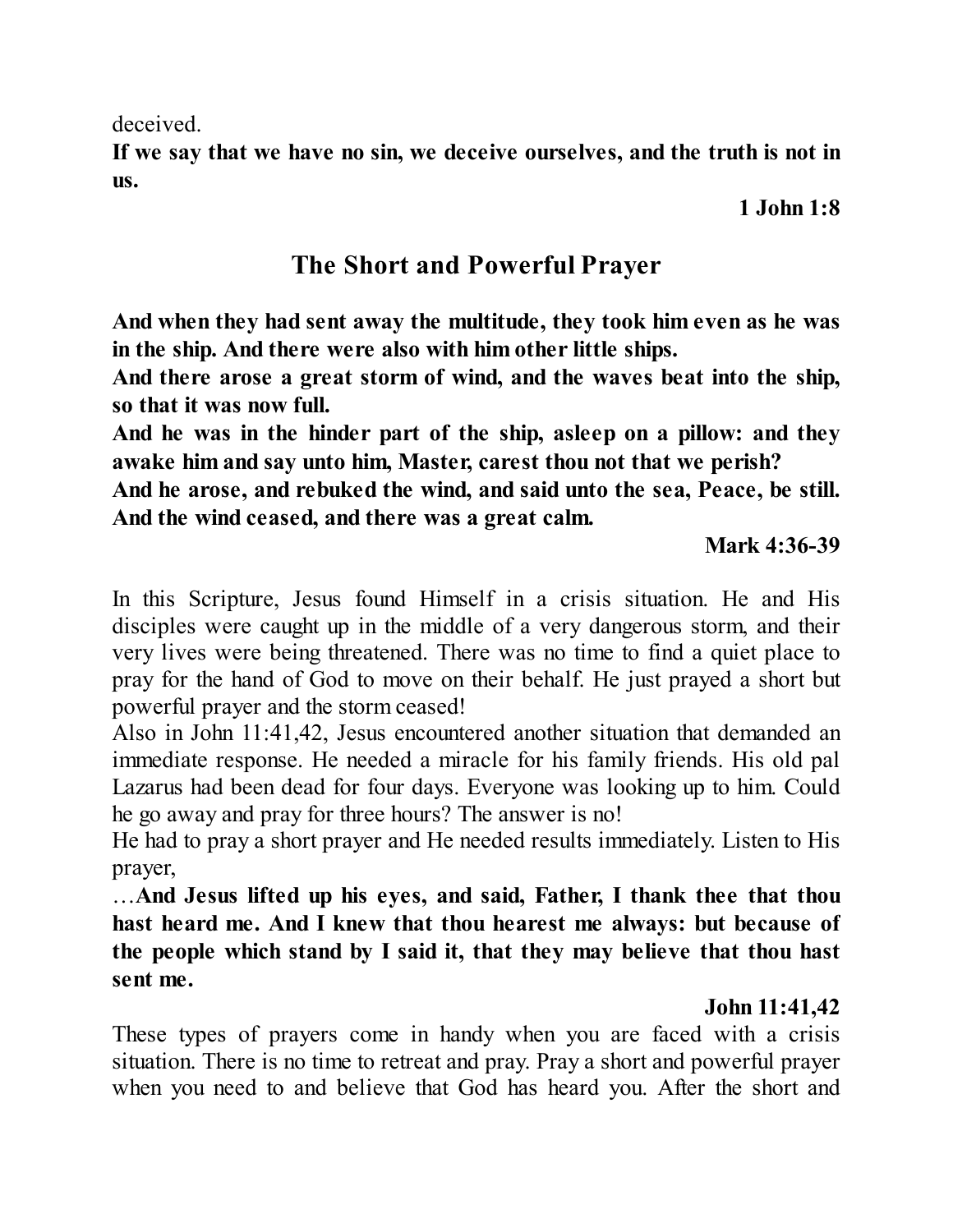powerful prayer, act boldly just like Jesus did! You will have one hundred per cent results.

#### **The Long Prayer**

There are times that it is important to spend a long time in prayer. Jesus did this very often.

**And it came to pass in those days, that he went out into a mountain to pray, and continued all night in prayer to God.**

**Luke 6:12**

**And in the morning, rising up a great while before day, he went out and departed into a solitary place, and there prayed.**

#### **Mark 1:35**

You will notice that in both cases Jesus spent long hours praying. A great while is a long time. All night is also a long time. Develop the art of praying for several hours. Start with one hour and graduate to three hours. Then progress to five and seven hours!

Learn to pray all day and all night long. You will experience one hundred per cent answers to your prayers. There are times you need to spend many hours in prayer. If Jesus had to, then you will also have to. There are times you do not have to change the prayer topic. You can pray on the same topic for hours. Jesus did it! It is not useless repetition, it is praying like Jesus did.

#### **Loud Prayers**

**Who in the days of his flesh, when he had offered up prayers and supplications with strong crying and tears unto him that was able to save him from death, and was heard that in he feared;**

#### **Hebrews 5:7**

Jesus prayed with strong cries and so can you. There is a difference between meditation and prayer. Some people claim to pray in their minds. What is the difference between praying in your mind and meditation? I think there is no difference! I am not saying that you must always shout when you pray. Ninety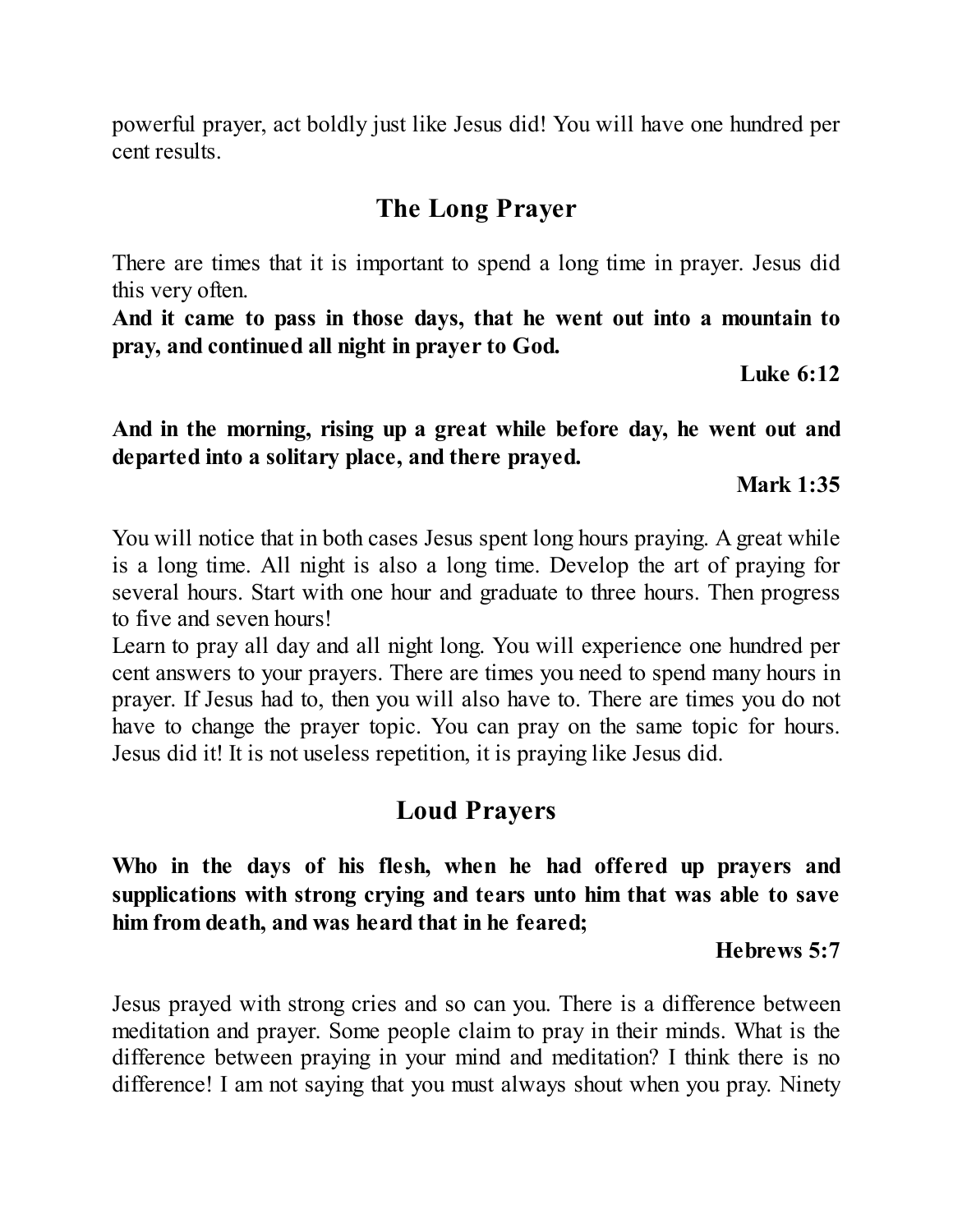per cent of the time you cannot hear me when I am praying. I usually pray very quietly. But there are times I pray with strong cries and tears. It is a dimension you must get into. There are some things that will only happen in your life when you pray like Jesus did.

#### **Prayer of Thanksgiving**

**In every thing give thanks: for this is the will of God in Christ Jesus concerning you.**

#### **1 Thessalonians 5:18**

God wants us to give thanks. Apart from the usual "Give me, give me, give me" prayers, God would love to hear some other types of prayers. He would love to hear you say "thank you". Discover the power of thanking the Lord. As you thank Him you will experience many breakthroughs.

Paul and Silas were in jail but they prayed and sang praises at midnight. They gave thanks to God at midnight. Suddenly, there was an earthquake and their chains were broken. This is the power of the prayer of thanksgiving. Even in the midnight of your life, a prayer of thanksgiving is appropriate. There are times in which it will be the most powerful type of prayer you can offer. It is the prayer that leads to earthquakes and broken bands. Move into this type of prayer and experience God's breakthrough for your life.

There is no darkness that can keep you down. There is no "midnight" that can keep you bound.

*I see God setting you free! I see you experiencing one hundred per cent answers to all your prayers!*

There shall be a performance of all that the Lord has said!

It is my prayer that your prayer life will rise into the realm of 100% answered prayer. God is your Father in Heaven. He has to answer your prayers. In fact, He loves to answer your prayers! This is your hour for answers to all your prayers. Indeed, there shall be a performance of all that God has said.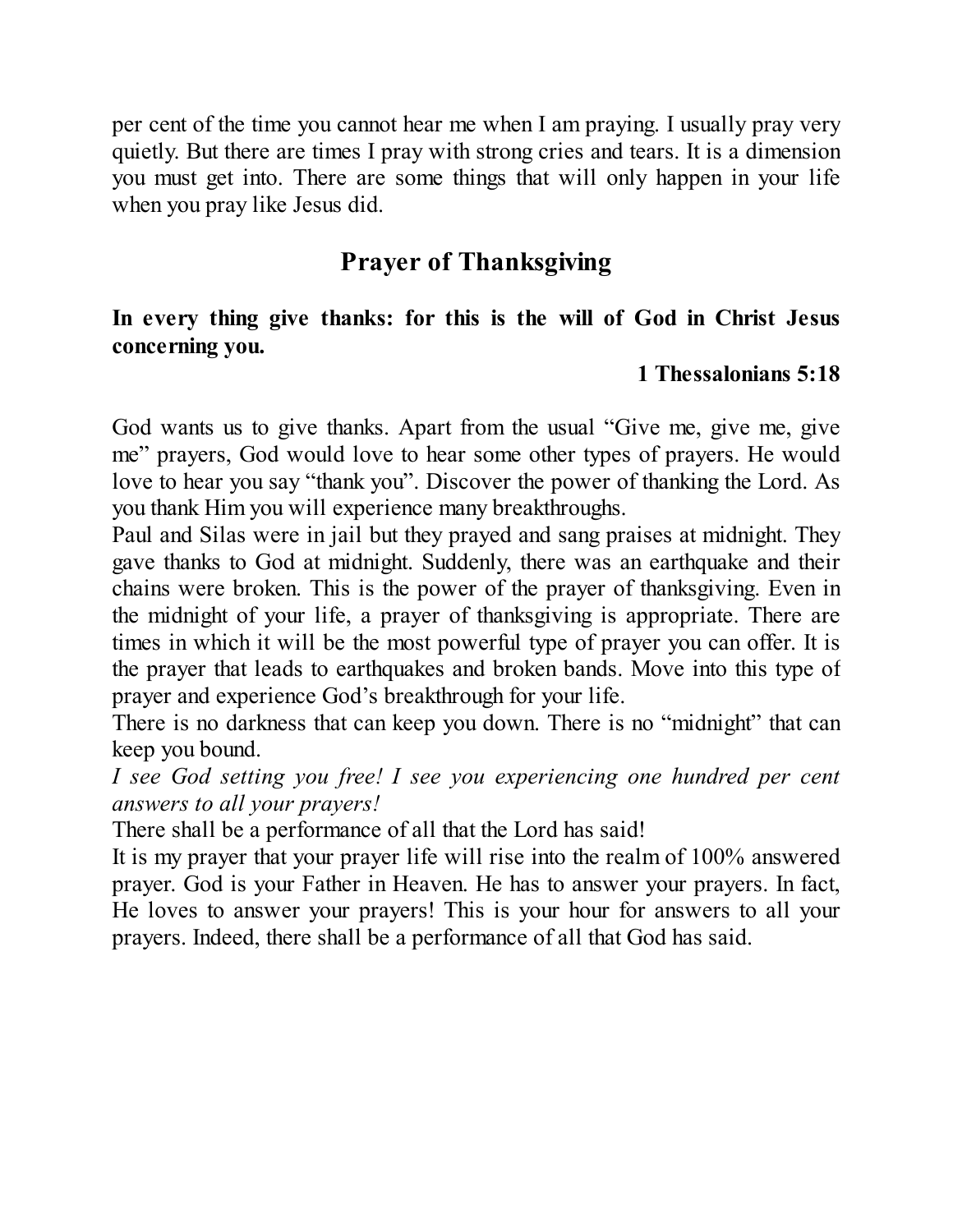#### \*\*\*\*\*\*\*\*\*\*\*\*\*\*\*\*\*\*\*

Other Best-Selling Books by Dag Heward-Mills: \*Loyalty and Disloyalty Leaders and Loyalty Transform Your Pastoral Ministry The Art of Leadership Model Marriage Church Planting \*The Mega Church \*Lay People and the Ministry

\*These titles are also available in Spanish and French. Information about other foreign translations of some of the titles above may be obtained by writing to our email address.